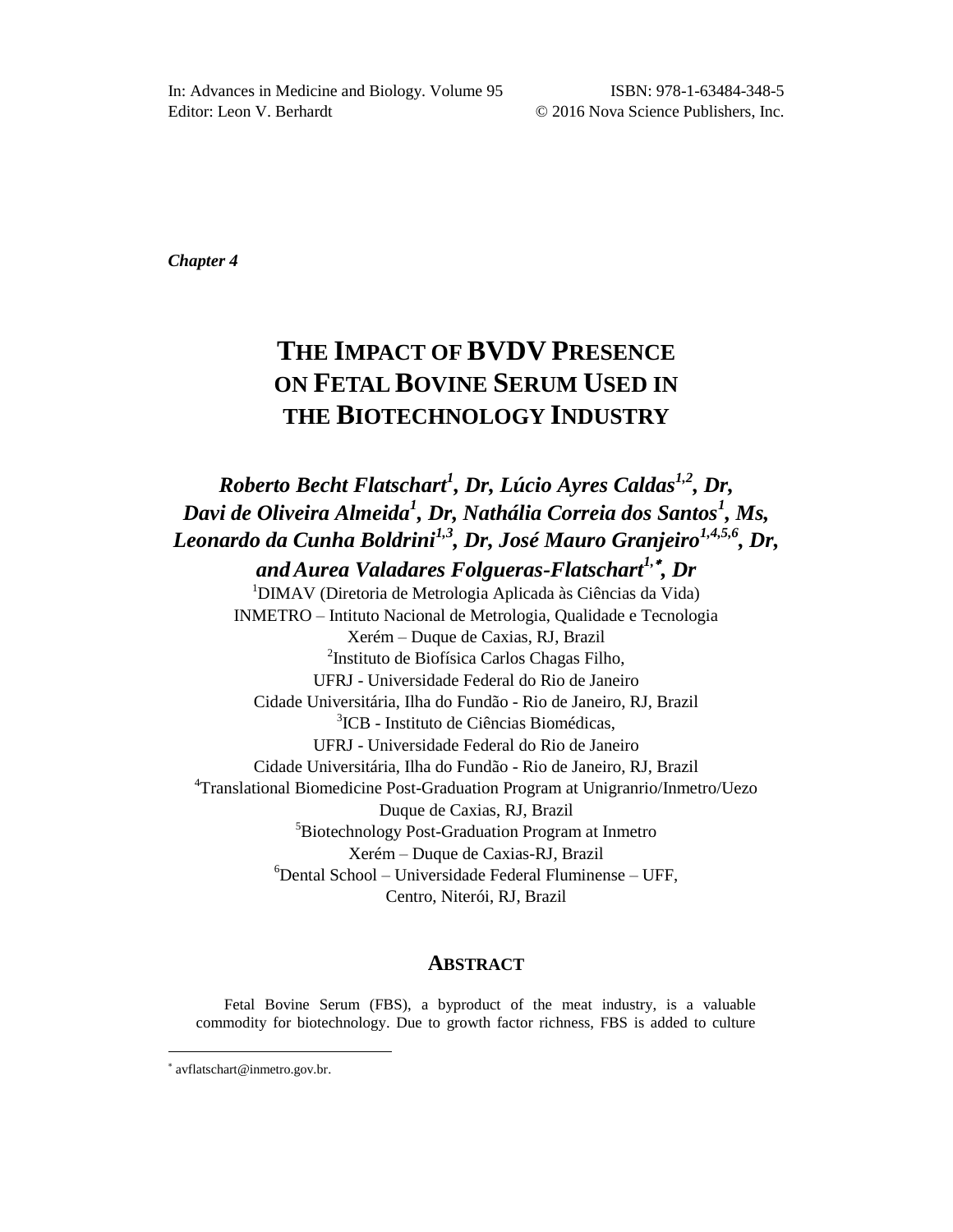media to support proliferation of many cell lines *in vitro*. By virtue of inherent lot variability, careful quality control is essential to ensure performance and safety. Absence of viruses is among the desired features but BVDV-1, BVDV-2 and atypical strains are still isolated from FBS batches, despite guidelines and regulations for BVDV detection. Considering the steady increase in the demand for bioproducts and *in vitro* assays, ensuring strong adherence to guidelines and diffusion of existing criteria for FBS quality is mandatory. In this review we present implications of BVDV in cell cultures and bioproducts for human and animal health to encourage discussion.

### **FETAL BOVINE SERUM**

Cell and tissue culture has become an indispensable tool in biomedical sciences and biotechnology [1, 2] and animal cell lines are widely used in the manufacturing of biological products [3]. Cell culture has applications in a large number of fields such as *in vitro* fertilization, *in vitro* diagnostics, biopharmaceutical and vaccine production, cancer research, drug screening and development, gene and cell therapy, tissue engineering, and toxicity testing [4-6].

As live cells in an organism obtain necessary nutrients from the blood and tissues that surround them, *in vitro* cell and tissue cultures demand the use of animal-derived products as culture medium constituents [1]. Animal serum derived from blood is an important source of growth factors for cell culture [7] and several types of sera, including adult bovine sera, newborn calf sera, calf sera, equine sera, and porcine sera, are commonly used [8]. Plasma from adult animals is generally not suitable for cell culture use, primarily due to its reduced levels of growth factors and also because of the accumulation of gammaglobulins (antibodies). Growth factors are at higher concentration in blood from fetuses and in newborn animals [7].

Fetal Bovine Serum (FBS) is the most common and widely used supplement of culture media and is added to allow or increase the growth of isolated mammalian cells [9]. FBS is a natural cocktail with most of the factors required for cell attachment, growth and proliferation, and is effective for most types of human, animal, and insect cells [10]. No other supplement has been found to provide the same degree and universality of cell growth stimulation. This effective stimulation comes from the abundance of blood-associated biochemicals responsible for the rapid cellular development inherent to fetal maturation [6].

# **FETAL BOVINE SERUM AS A BY-PRODUCT OF THE MEAT INDUSTRY**

FBS, a commodity for the biotechnology industry [11], is a by-product of the beef industry, which drives its availability and exerts the strongest influence on the final product cost to the manufacturers of cell culture products [12].

Gstraunthaler describes how bovine fetuses, from which blood is drawn for FBS production [1], are obtained from pregnant cows sent to slaughtering. In massive herds of meat cattle, bulls and cows roam freely together and, as a result, many cows are pregnant at the time of slaughter. When a pregnant cow is discovered in the slaughter line, the fetus is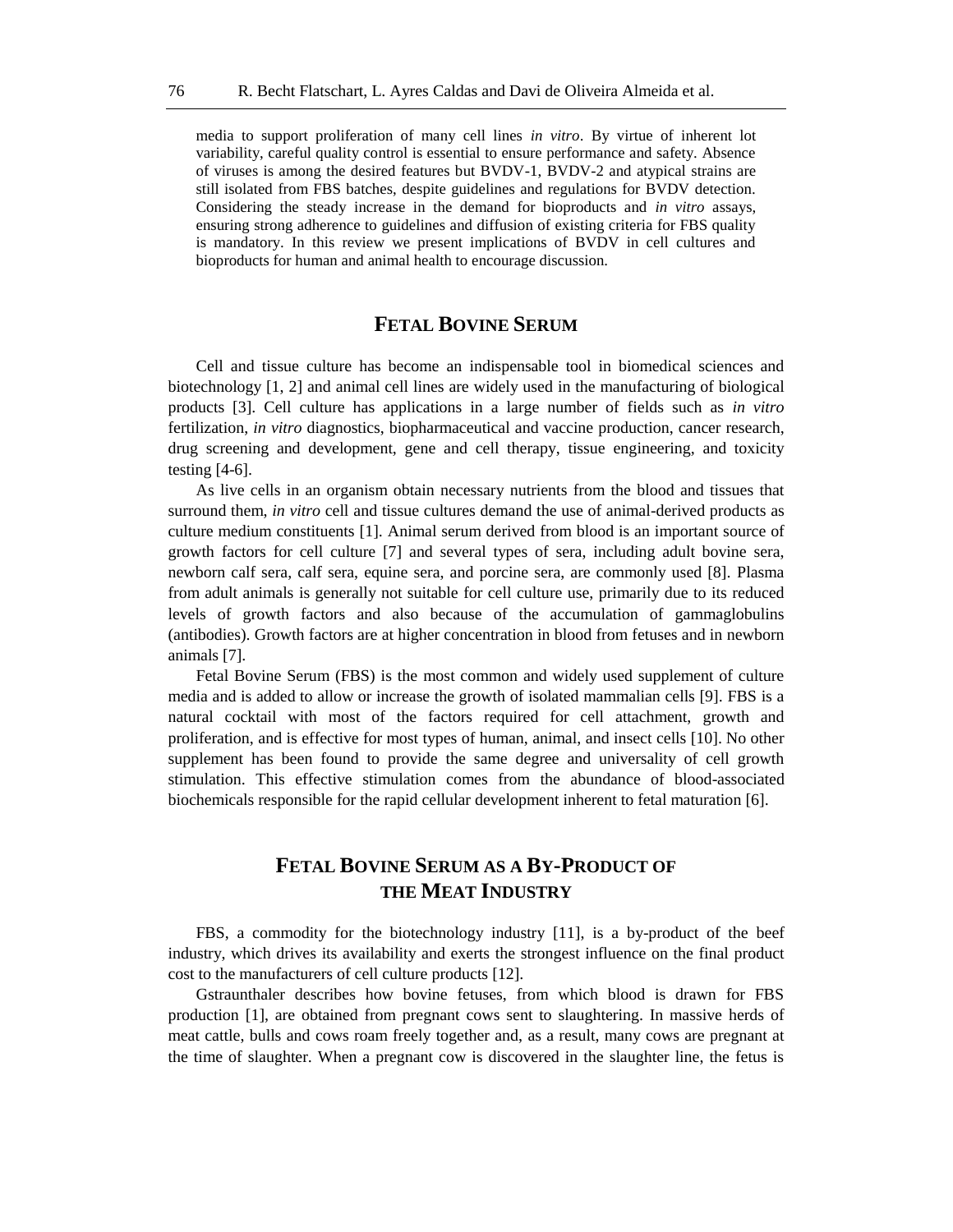separated at the abattoir, and fetal blood is collected under aseptic conditions. Jochems reported that in Hungary, the Baltic States, and possibly in the Czech Republic and Slovakia, fetuses come from cattle that are deliberately made pregnant for the production of FBS and sent to slaughter [13]. In all other countries he comments that fetuses are derived from pregnant meat cattle. In Honduras fetuses are only derived from pregnant cull cows and in the USA fetuses are derived from both pregnant meat cattle and cull cows.

Bovine fetuses used for FBS harvest are usually at least 6 months of gestational age, though fetuses may be used as early as at 3 months gestation. The blood is usually obtained by means of a cardiac puncture (in most of FBS producer countries) but, alternatively, it may be harvested through umbilical vein puncture (as in Uruguay and Australia), or by puncture of the jugular vein (as in Brazil) [13]. Every batch of commercially available FBS is a mixture of collected raw serum material from different cattle farms [14].

FBS demand is highest in the US and Europe, which are the major producers, while the major sources of FBS are far away—in Brazil, Argentina, South Africa, Australia, New Zealand, and Central America [10]. FBS that is used to produce vaccines and drugs in cell culture mainly - comes from the US, New Zealand and Australia. The FBS used for research purposes, on the other hand, comes primarily from South America or South Africa, and Brazil in particular has been the major supplier of this product for many years. As the world's second-largest beef producer and the largest beef exporter in 2007, FBS from Brazil was available in almost unlimited quantities and, during this year, approximately 70% of the FBS used in European medical research came from Brazil [4].

#### **THE FETAL BOVINE SERUM MARKET**

Cell culture is one of the most important and widely used techniques for biopharmaceutical production and the growth in this industry will drive the FBS market. In 2013, biopharmaceuticals were the largest application segment of the cell culture market and they will be the fastest growing pharmaceutical product segment by 2017 [5]. It is expected that the global market for cell culture products (media, sera and reagents) for the biotechnology, pharmaceutical and medical markets will grow from nearly \$3.2 billion in 2014 to nearly \$4.1 billion by 2019 at a compound annual growth rate (CAGR) of 5.1% between 2014 and 2019 [15]. In addition, the global cell expansion market, with a focus on human stem cell research and the increasing usage of stem cells for treating various disorders, is expected to reach \$14.8 billion by 2019 from \$6.0 billion in 2014, growing at a CAGR of 19.7% from 2014 to 2019 [16].

It is estimated that approximately 500,000 L of FBS are sold per year, which means that more than 1,000,000 bovine fetuses have to be harvested. Plus, the numbers are still increasing [1, 10]. The market for FBS is highly concentrated. In 2014, it was controlled by three major players: Thermo Fisher, Life Technologies and Sigma-Aldrich, who controlled a combined share of more than 80% of the market with most of their customers being large biopharmaceutical companies. The acquisition of Life Technologies by Thermo Fisher in 2014 resulted in substantial anticompetitive effects in the cell culture media and sera markets by eliminating the close competition between them. Thermo Fisher and Life Technologies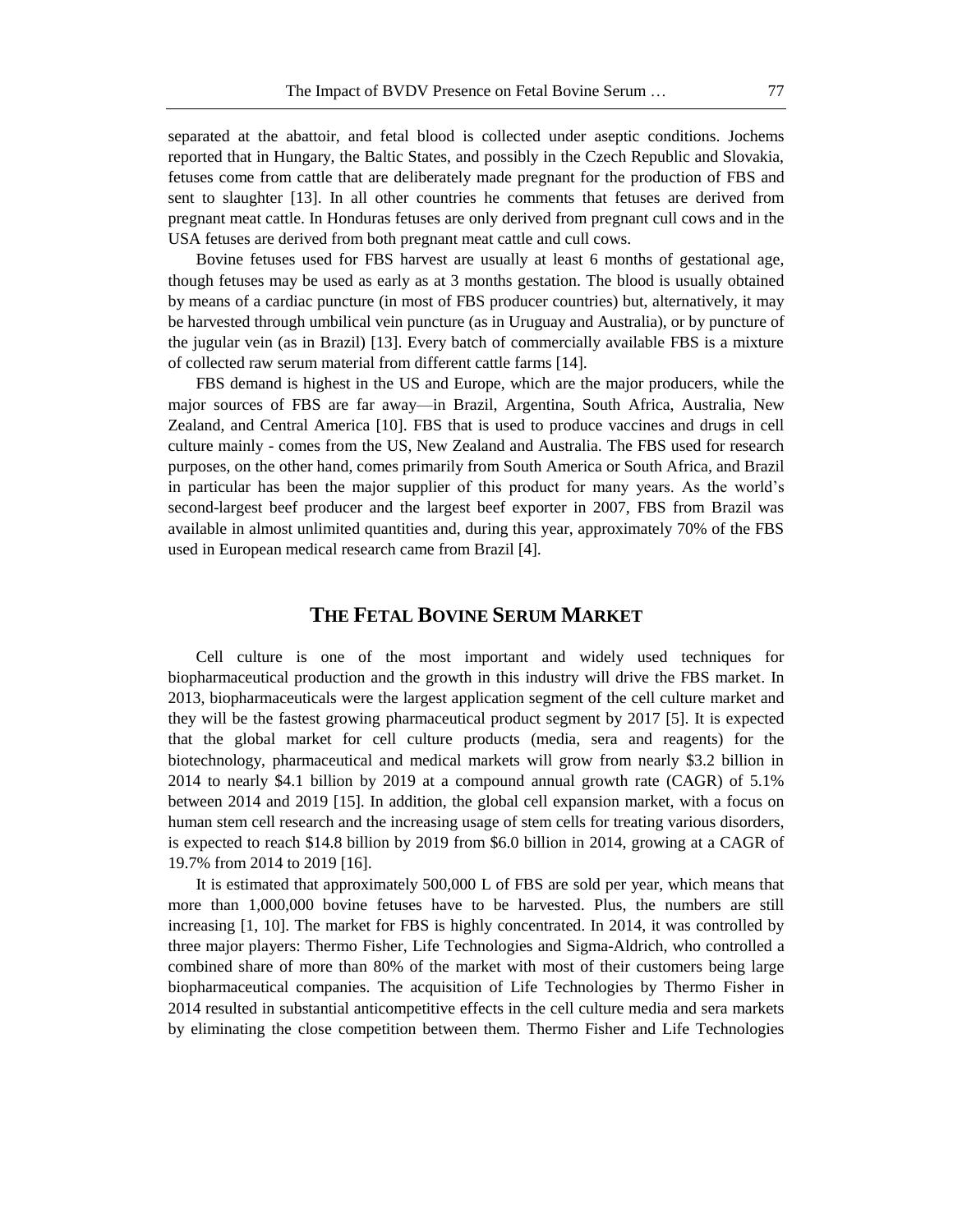today have together at least 60% share of sera market and 50% share of the cell culture media market, whether measured by US or worldwide sales [8].

## **FETAL BOVINE SERUM PRICE**

As FBS is a commodity item whose price fluctuates considerably [7], its industry has experienced substantial changes in the few last years [17]. FBS is a unique product not only due to its composition but also because of its volatile pricing and its complex, regulated sourcing. There are many reasons for that complexity but the primary factor and main marketdriver is the beef processing industry [6]. FBS supply is dictated by many factors including consumption of beef and dairy products, feed prices, environmental factors, such as drought, cattle import and export issues, governmental farm policies and the outbreak of diseases [10]. As beef production falls, so does FBS production. Lower supply, higher energy costs and a depreciated dollar all contribute to more expensive FBS [4].

Pricing becomes even more complicated when overlaid by the fact that some buyers can only use serum produced in certain geographies or require specific quality features. Siegel and Foster mentioned, for example, that serum originating from New Zealand and Australia is higher in price when compared to serum from the United States and Canada, while serum from these four countries is priced significantly higher than that from most South American countries [6]. They concluded that this price stratification results from the demand placed on FBS from preferred geographic locations by manufacturers of medicines who consume serum in large volumes. The most important step in assessing serum quality is to determine its intended use, according to good laboratory practices (GLP) in research or with good manufacturing practices (GMP) for human medicines, for example.

Häusl reported that until mid-2008, the prices for FBS in Europe remained stable [4]. However, he comments that this period of "unlimited" supply is over since the occurrence of a ban on imports of fresh meat from Brazil to the EU, which significantly reduced one of Brazil's most important meat markets. The number of animals being slaughtered fell and FBS production also declined. With low global stocks, distributors were forced to buy fresh FBS and confronted with a new situation - an unprecedented rise in the price of FBS. This author believes that the cost of this important material will continue to climb for several reasons. As expected, several suppliers increased FBS prices in the last few years. Gibco, the leading global supplier, communicated to consumers that it will be forced to increase FBS prices in 2015 to face the continuing rise in costs of raw materials needed for the production process [12]. This FBS producer considered as factors for these increases: the reduction in supply due to climatic events, economic conditions, and increased demand from life science and pharmaceutical customers.

In today's volatile market, it is critical that sera users worldwide thoroughly review their supply relationships and update sourcing and risk mitigation strategies [17] taking in account: (a) qualitative and quantitative, geographical and seasonal batch-to-batch variations; and (b) adverse factors, like endotoxin, mycoplasma, and prion proteins, or viral contaminants like Bovine Viral Diarrhea Virus (BVDV) [10].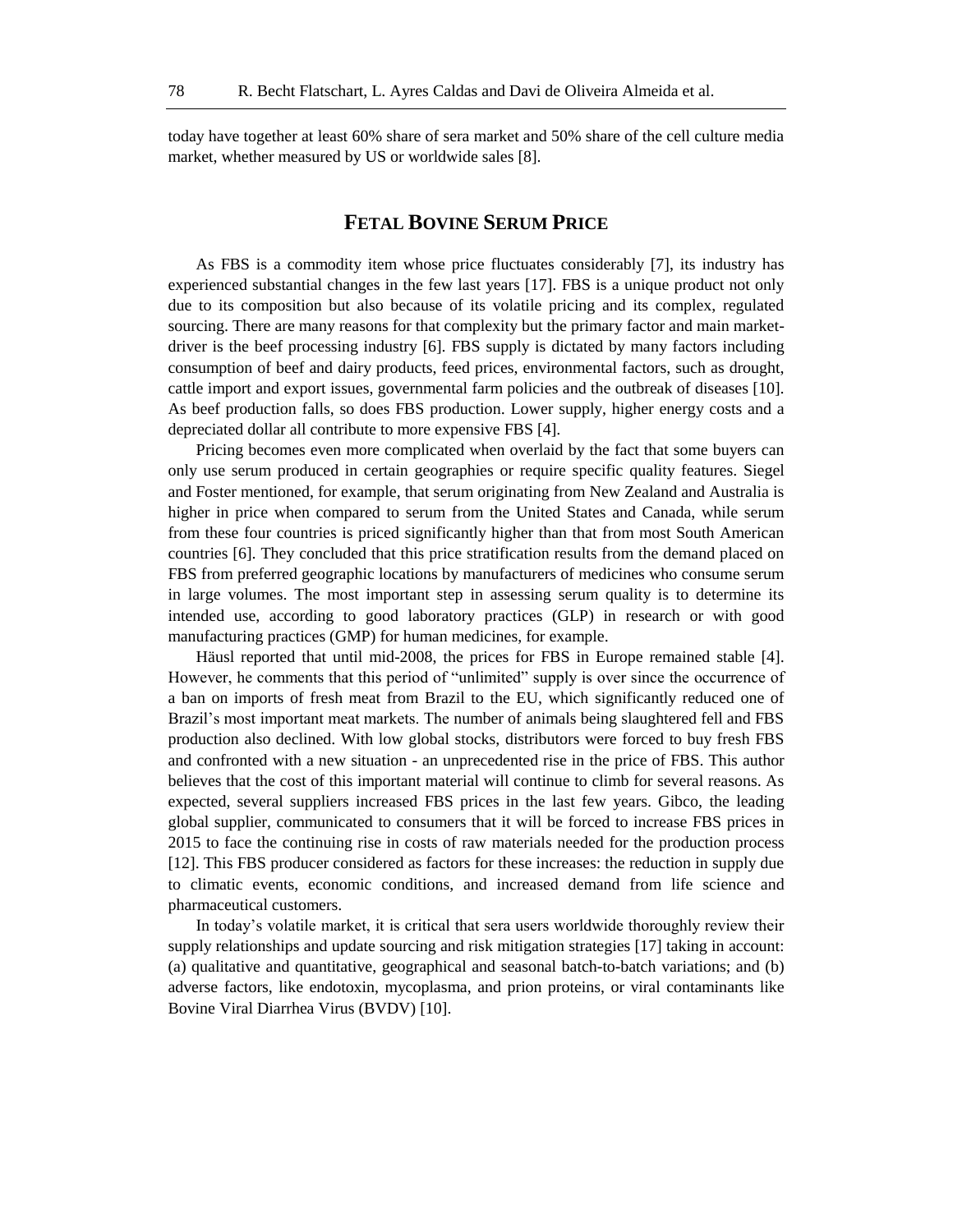#### **BOVINE VIRAL DIARRHEA VIRUS IN FETAL BOVINE SERUM**

Although governmental inspectors routinely assess the health of each culled cow and fetuses are collected only from those animals deemed fit for human consumption [6], it has long been known that FBS is a potential source of many viruses. Since the 1960s, FBS has been found contaminated with bovine pestiviruses [18] and BVDV is the most common of these due to the capacity of the virus to spread transplacentally and subsequently establish a persistent infection in the immunologically immature fetus [3, 19]. Due to the risk of viral contamination associated with the use of FBS, it is strongly recommended [20, 21], in addition to direct testing for viruses, to inactivate the serum by a validated and effective treatment. Despite these procedures, several authors have reported FBS contamination in recent years.

To ensure FBS quality, representative samples from pools are taken and subjected to a battery of tests including sterility (bacterial, fungal, and mycoplasmal), endotoxin detection, immunoglobulin (IgG) quantity, hemoglobin quantity, viral screening, biochemical panels, and electrophoretic profiles. FBS is then sterile-filtered and can be treated using gamma irradiation or heat-inactivation. These treatments, and final freezing, provide additional security in controlling potential adventitious agents such as viruses [6]. Premium quality FBS are those that contains low levels of haemoglobin, no viruses and no endotoxins [7].

Following a protocol that combines cell culture methods and detection of pestivirus RNA, Makoschey et al. indicated that four out of seven batches of FBS tested were contaminated with infectious BVDV [3]. All of the isolated strains belonged to the ncp biotype (which does not cause citopathic effects in cell culture), and most reacted with the BVDV-1 specific oligonucleotides, while a smaller number reacted with BVDV-2 specific oligonucleotides. A completely new pestivirus isolated from a batch of FBS was described by Schirrmeier et al. [22].

They proposed that the isolate D32/00 'HoBi,' isolated from SFT-R fetal sheep thymus cells grown in Dulbecco's modified Eagle's medium supplemented with 10 % FBS from batch 547 from Brazil, should constitute a novel sixth pestivirus species.

Recently, Xia et al. demonstrated for the first time that commercial FBS products of different geographic origins are contaminated not only with BVDV-1 and BVDV-2, but also with emerging pestiviruses, suggesting that is likely that atypical bovine pestiviruses have a much wider geographic distribution than previously described [18].

They analyzed 33 FBS batches from 10 manufacturers by RT-PCR and all of them showed at least one BVDV species. BVDV-1 was found in 29 batches from 11 countries, while BVDV-2 was found in 11 batches from South America and the atypical pestivirus (called HoBi-like virus or, in this study, BVDV-3) was found in 13 batches from America, Australia, Brazil, Canada, and Mexico.

Although the origin and emergence of HoBi-like viruses is unknown, one hypothesis is that the viruses originated in South America and were introduced to other countries and continents through contaminated biological products such as FBS and vaccines [23]. Unpublished data commented on by Bauermann et al. indicates that more than 30% of FBS batches originating from South America that are tested in Europe are contaminated with HoBi-like viruses [24].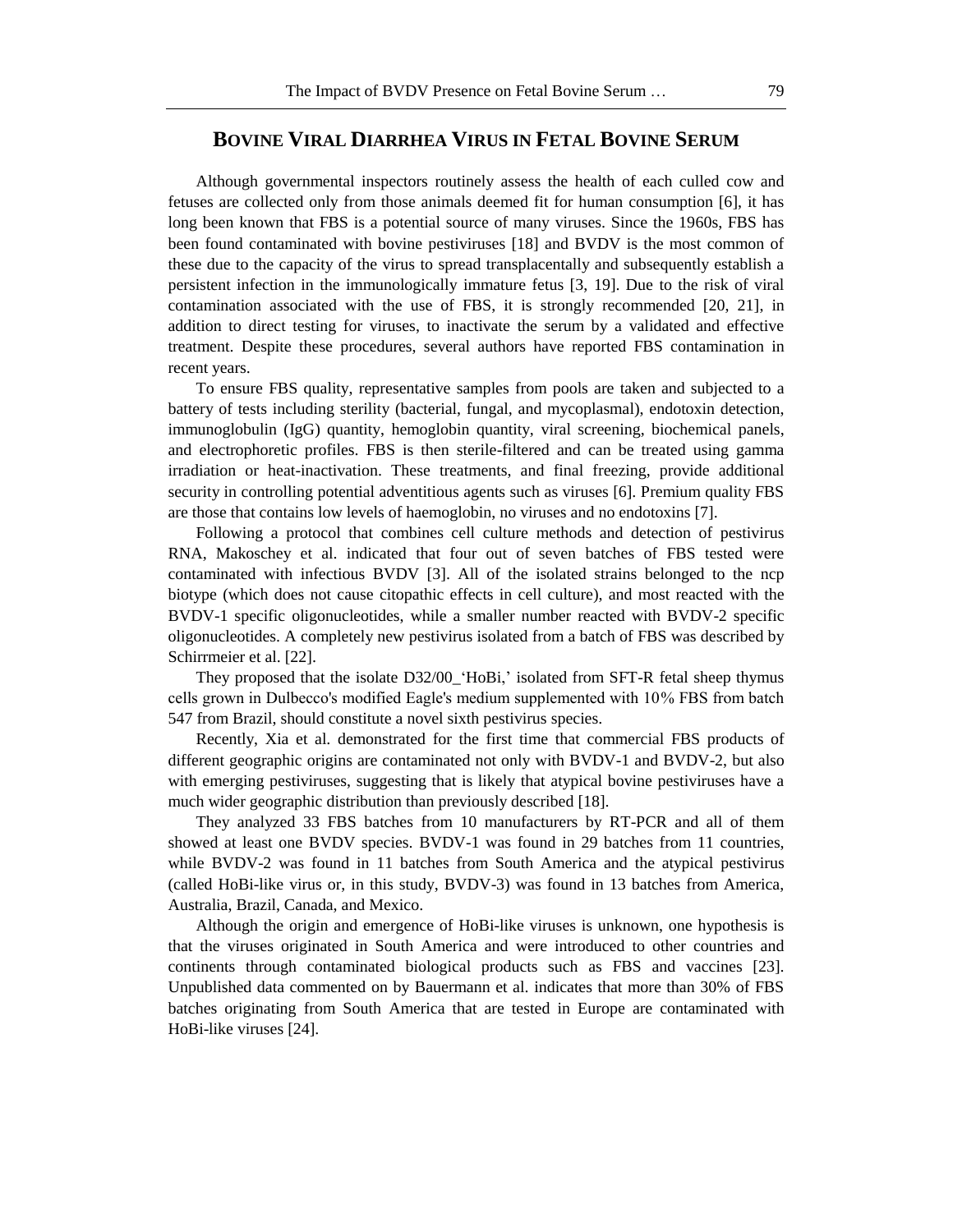The detection of an emerging pestivirus species, the "HoBi-like virus," in FBS labeled as US origin but packaged in Europe raised concerns that HoBi-like virus may have entered the United States. However, Bauermann et al., who isolated no such viruses from FBS originating in North America, affirm that there is no evidence of HoBi-like viruses, by virus isolation, in that region [9]. Since commercial batches of FBS come from animals of different origins, Zhang et al. proposed to investigate BVDV genetic diversity by determining the genotypes detected in FBS [14]. This study demonstrated that bovine serum products with different geographic origins in China are contaminated with at least one species of pestivirus including BVDV-1, BVDV-2, and a virus similar to Classical Swine Fever Virus (CSFV). Using RT-PCR and sequencing, they amplified similar 280 base pair (bp) segments from 20 batches of bovine serum and thirty-four different sequences from the 20 batches.

Some pathogen reduction technologies to inactivate viruses have been investigated in recent years for the elimination of viruses in serum. According to the guideline from EMEA on requirements and controls applied to bovine serum used in the production of immunological veterinary and medical products, BVDV is one of the viruses that may be used to validate inactivation procedures [20].

Pulsed UV treatment as Nd:YAG laser,has the potential to inactivate known and emerging viruses [19]. In its third and fourth harmonic with the wavelengths of 355 and 266 nm, respectively, the minimum doses for inactivation of BVDV suspended in FBS were 704 and 127 J/cm<sup>2</sup>. Recently, a new device designated to inactivate viruses using Methylene Blue in a final concentration of 1  $\mu$ M and illumination at 627 nm with red LED (Light Emitting Diode) for 45 minutes was demonstrated to be effective for inactivating BVDV [26].

This method showed its best results for enveloped model viruses and could inactivate and reduce their titer very close to approved commercial devices.

Recent studies support the successful use of of High Hydrostatic Pressure (HHP) application on FBS components for inactivation of BVDV (and other pestiviruses) with 220 MPa for 5 min at 25°C treatment [26]. Protein secondary structures were found to be unaffected but some changes were revealed in the lipoprotein structure and the virus strain lost its infectivity completely. These results indicate that HHP can be an adequate tool for BVDV inactivation while leaving structural and functional properties of serum and serum products unaffected. Despite all efforts, the risk of FBS contamination by BVDV is real. This fact combined with the use of FBS as a cell culture media supplement provide optimal conditions for BVDV infection in susceptible cell lines. Even low level FBS contamination is harmful, as using contaminated supplement to grow cells can result in the infection of the cells and amplification of the virus burden [27].

#### **BOVINE VIRAL DIARRHEA VIRUS IN CELL CULTURES**

Although genetically and antigenically diverse, BVDV type-1 and BVDV type-2 have in common the existence of two biotypes that are differentiated according to whether they induce death in cultured cells (cytopathic biotype, cp) or fail to induce cell death (noncytopathic biotype, ncp) [28, 29]. Thus, cell cultures infected with noncytopathic BVDV do not display cytopathic effects and, although BVDV particles accumulate inside host cells, no morphological changes can be observed by light microscopy. The cell infection will only be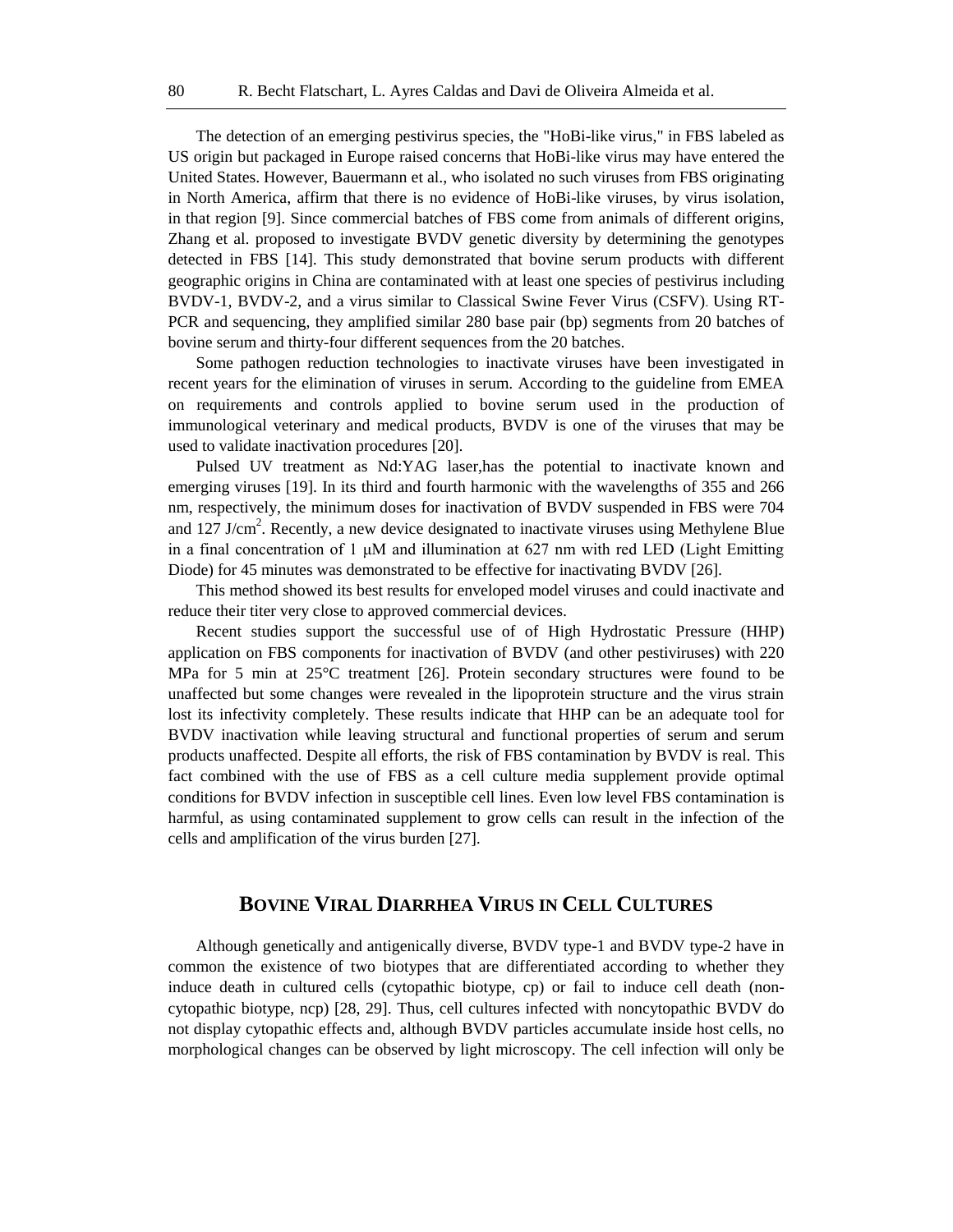detected with additional testing. Bianchi et al. performed a comprehensive characterization of biotypes, genetic factors and antigenic factors of 20 BVDV isolates from Rio Grande do Sul, Brazil between 2000 and 2010 [30].

In this study, most isolates (19 or 95%) belonged to the non-cytopathic biotype and only one isolate (5%) had a mixture of ncp and cp viruses. This biotype profile is certainly reflected in commercial FBS, increasing the chance that cell culture infections pass unnoticed.

As mentioned by Flores and Donis, cultured bovine cells, as either primary or continuous cell lines, are invariably very susceptible to BVDV infection *in vitro* [31], but BVDV contamination has been detected in cells of several species and origins. Even prestigious cell banks like the American Type Culture Collection (ATCC) cannot be considered free of risk. Due to their importance for biological research, 41 cell lines from the repository of this institution were tested in 1994 for contamination with noncytopathic BVDV. While no BVDV viral particles were found in swine cell lines, all the others (e.g., sheeps, goats, rabbits and cats) were contaminated, especially the bovine cell lines [32].

It is noteworthy that, in spite of this result, swine cell lines were already reported as infected with BVDV in other studies [33-36]. While monkey cell lines, such as LLC MK2, were shown to be variably susceptible, the Vero (African green monkey kidney) cell line was proven capable to efficiently replicate BVDV [32].

The results of virulence and other processes involving host-cell interactions can be affected by BVDV contamination and makes questionable any conclusion at cellular and molecular levels. Noncytopathic infections with BVDV can compromise research and commercial use of cultured cells [37] and may pose serious risks for activities such as *in vitro* assays, virology diagnosis and vaccine production [38].

# **CONTAMINATION OF VACCINES AND OTHER BIOTECHNOLOGICAL PRODUCTS**

Several biotechnological products, including vaccines, recombinant peptides and expressed proteins, are developed using mammalian cell cultures maintained with FBS supplementation. For this reason, these products are susceptible to contamination by BVDV, among other agents, and can pose a risk to animal or even human health. Considering vaccines, which are the major biotechnological product that can harbor BVDV as a contaminant, a previous infection of cultured cells with this virus can interfere with the growth of the vaccine virus and lead to a product harboring a significant dose of the contaminant. The effects of vaccine contamination may differ according to the circumstances. The nature of the vaccine (attenuated or inactivated), the titer of the contaminant, its degree of inactivation and its pathogenicity would play a significant role in the consequences of a contamination. Practical effects of a vaccine contamination with BVDV might be infection (clinical or sub-clinical) of the recipient or a serological response to the contaminant [39-41]. Furthermore, as BVDV is associated with immunosuppression and acts in synergy with other pathogens [42], it would allow the emergence of new infections on the herd. Also, the vaccination of pregnant heifers with live vaccines contaminated with ncp BVDV strains can result in persistently infected fetuses [43], malformations, fetus death [44] and Mucosal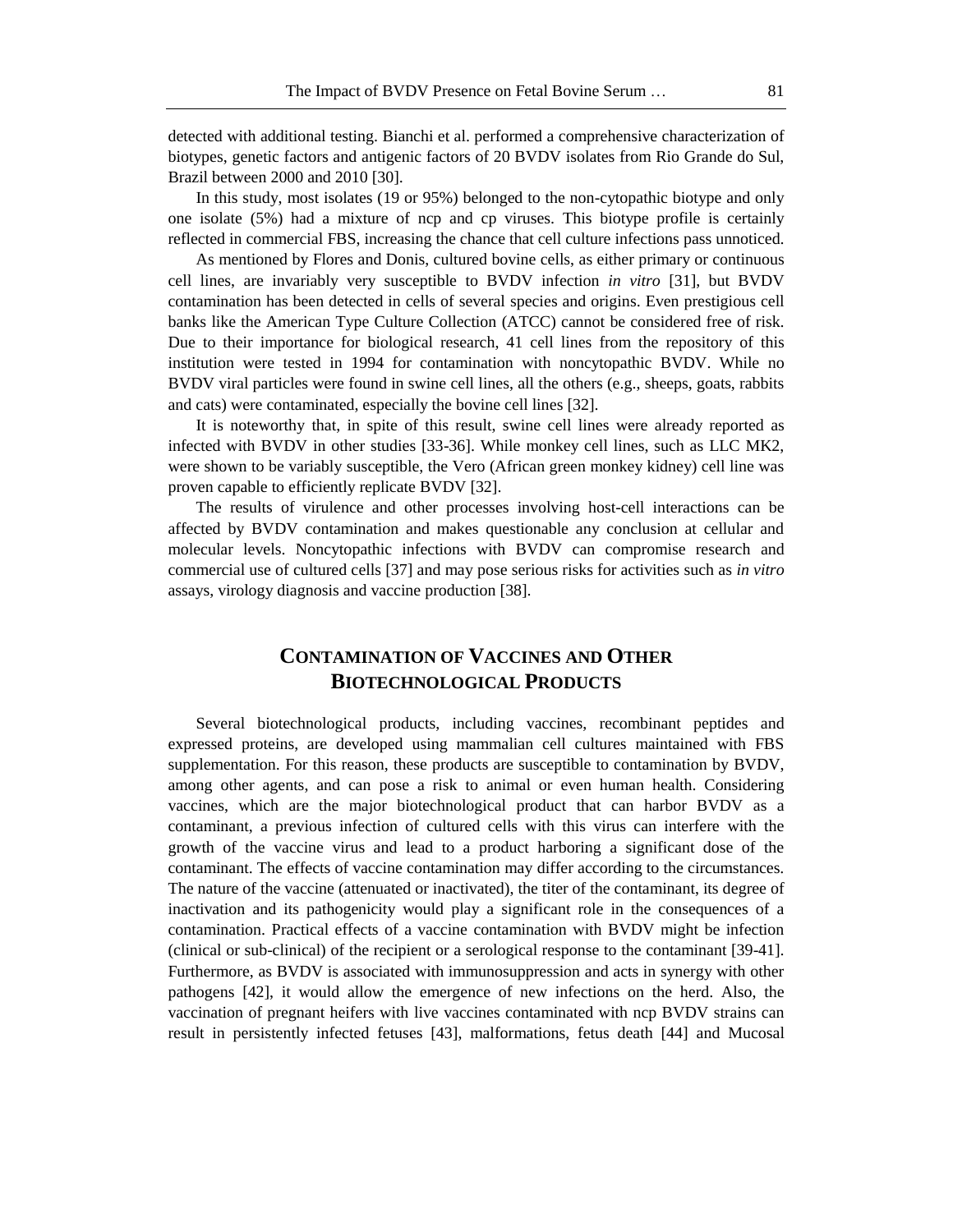Disease development in calves [45], which can increase the spread of the virus throughout the flock.

The economic losses derived from BVDV infection were previously described, especially for the Netherlands and Italy, in 1999. Falcone et al. described that in 1999, March 9, a rapid alert was activated in all European Union Member States concerning the occurrence of serious BVD-like symptoms, following a Bovine Herpesvirus 1 (BoHV-1) vaccination [46]. RT-PCR, sequencing, virus isolation in susceptible cells, antigenic characterization with monoclonal antibodies, and experimental infection of susceptible animals were used to assess the risk that the vaccine contamination had posed. The expected immunity was not reached by these animals, which eventually succumb to other infections due to the immunosuppressive effect of BVDV [46, 47]. In order to ensure that BVDV-free vaccines are produced, the authors comment that it is essential to rely on valid tests and to develop effective quality assurance programs, stage by stage, throughout the manufacturing process. Bruschke et al. report that BVDV could be isolated from seven out of 82 vaccine batches of BoHV-1 that were on the Dutch market in February 1999 [48]. Six batches tested positive for BVDV-1 and one tested positive for a type of BVDV-2 that induced clinical signs in susceptible animals. On 23 February 1999, the Dutch Animal Health Service advised all Dutch veterinary practitioners to postpone vaccination against BoHV-1 immediately. This was the day before severe disease problems were diagnosed on four of twelve dairy farms after vaccination with the same batch of the BoHV-1 marker vaccine. Barkema et al. described the outbreak of BVD caused by BoHV-1 contaminated vaccine [49]. Morbidity was high in 11 out of the 12 farms and, on five farms, more than 70% of the animals became ill. All animals were culled between 32 and 68 days after vaccination when an agreement was set with the manufacturer of the vaccine. On only one farm, no symptoms could be detected. This was the third outbreak of BVD in cattle after administration of a contaminated vaccine in the Netherlands and the authors will discuss possible actions to prevent this kind of vaccine contamination.

Still dealing with contaminated vaccines for cattle, Schirrmeier et al. and Bauermann et al. proposed that the atypical pestivirus D32/00 'HoBi' (sometimes called BVBV-3), which was first described in FBS originating from South America, was introduced to other countries and continents through contaminated biological products such as FBS itself and vaccines [22, 27].

Several articles report problems with BVDV contamination in veterinary vaccines. Harasawa detected the presence of adventitious pestivirus by RT-PCR in live virus vaccines against Akabane disease, Ibaraki disease, infectious bovine rhinotracheitis, porcine parvovirus, transmissible gastroenteritis, and Japanese encephalitis [50]. They concluded that pestivirus RNA or pestivirus particles in the fetal bovine serum used to grow the host cells used to prepare the bovine and swine viral vaccines are the likely sources of contamination. In attenuated vaccines against Transmissible Gastroenteritis Virus (TGEV), where BVDV was shown after 68 passages, the presence of both viruses can lead to clinical disease and lesions similar to those observed in infections with TGEV alone, with the co-infection being even more severe. Other examples of infections aggravated by the presence of BVDV are bovine coronavirus (BCV), Salmonella sp. and bovine respiratory syncytial virus (BRSV) [51, 52]. In China, an abundance of bovine sera has been used in the production of live vaccines against PRRSV, PRV and CSFV in pig herds [53]. In a recent review, Tao et al. cited several reports and described some unpublished data about BVDV infection in pigs because of the use of contaminated vaccines [54]. Zhang et al. suggested that this is the reason why both pig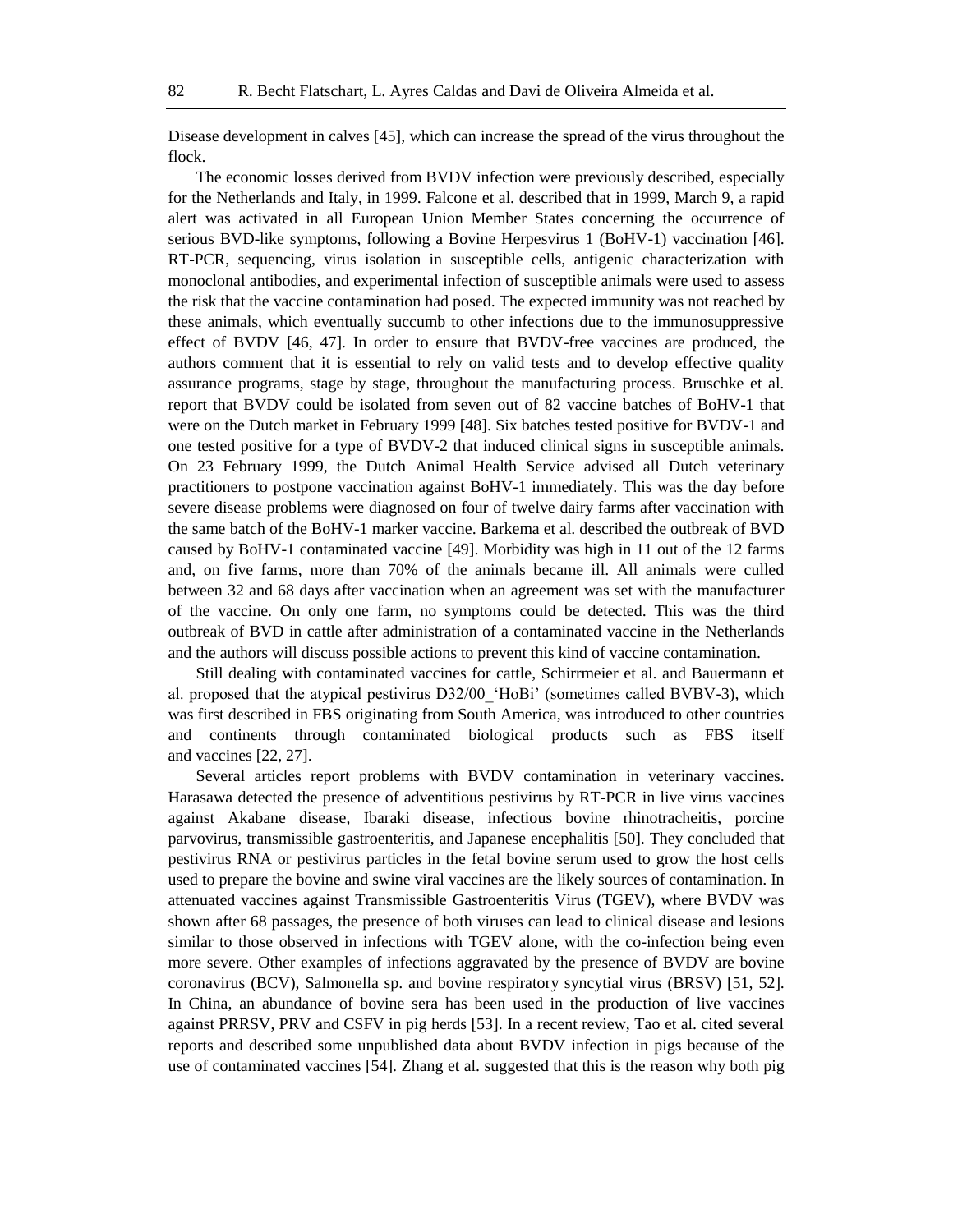and cattle have the same predominant BVDV sub-genotypes in China [14]. BVDVcontaminated vaccines can also result in the induction of antibodies that might interfere with serological surveillance programs for the eradication of hog cholera [3].

As an important biotechnological process, *in vitro* embryo production also commonly uses FBS for washings or as a rinsing media, during *in vitro* maturation and in preimplantation embryo culture. Contamination of FBS is a worrying and critical issue [55] and many reproduction center laboratories uses heat-inactivated or gamma radiation sterilized serum to avoid that contamination risk [56]. Lindberg et al*.* and Drew et al*.* reported the use of contaminated FBS in embryo transfer medium [57, 58]. In the first report, receptors developed high BVDV antibody titers following contaminated embryo implantation, while in the second one the resulting calf was diagnosed as persistently infected with an exotic BVDV strain.

Although there are no available data on clinical symptoms of BVDV infection in humans, some researchers believe that this hypothesis cannot be ruled out because (i) the virus can replicate and persist in cell strains derived from humans, such as respiratory and intestinal epithelium, human fetal kidney cells, hepatoma cells and T lymphocytes, (ii) blood specimens from veterinarian workers at cattle farms were shown to contain specific anti-BVDV antibodies [32, 59], and (iii) even a small number of infectious BVDV particles represents an enormous risk for the safety of the final products [3]. Further, since noncytopathic biotypes of BVDV are capable of incorporating cellular RNA from their host into their genomes, pestivirus contamination would raise another issue with regard to the safety of live virus vaccines produced in continuous cell lines, which are potentially oncogenic [60]. This author concluded that it is important to avoid the risk of contamination of human viral vaccines and recommended to check for the presence of adventitious pestiviruses by PCR complemented by other tests such as culture methods or immunological assays.

The examination of five monovalent or combined live vaccines against measles, mumps and rubella for pestivirus contamination by RT-PCR lead to the conclusion that the FBS used to grow the host cells and for the preparation of the vaccines was the source of contamination [61]. BVDV RNA was also detected by RT-PCR in 33% of 36 human vaccine lots [56]. All positive results were caused by the mumps component from a single manufacturer and the authors concluded that FBS is most likely the source of BVDV contamination in live viral vaccines. The authors, however, reasoned that RT-PCR detection of BVDV contamination in FBS used for vaccine production does not appear to be an immediate concern to human health. Furthermore, they indicate that gamma-irradiation of FBS destroys BVDV particles and is also effective in preventing the presence of BVDV RNA in vaccines.

Human recombinant interferons (IFNs) were examined for the presence of pestivirus RNA by RT-PCR and researchers found that, from 46 samples, 30.4% were contaminated with RNA derived from BVDV genotypes I, II and III with incidence rates of 86%, 7%, and 7%, respectively [62]. These findings, according the authors, do not mean that IFNs or live virus vaccines that showed a positive reaction by PCR were all contaminated with infectious pestiviruses. Therefore, this survey only suggests that a trace amount of BVDV RNA may exist in interferon products throughout the world and it may be harmless to the recipients.

Regarding BVDV contamination of biotechnology products for human health, there are still some issues to be considered as, for example, the mechanism of interaction between BVDV and HIV infections and the synergistic effects with other opportunistic pathogens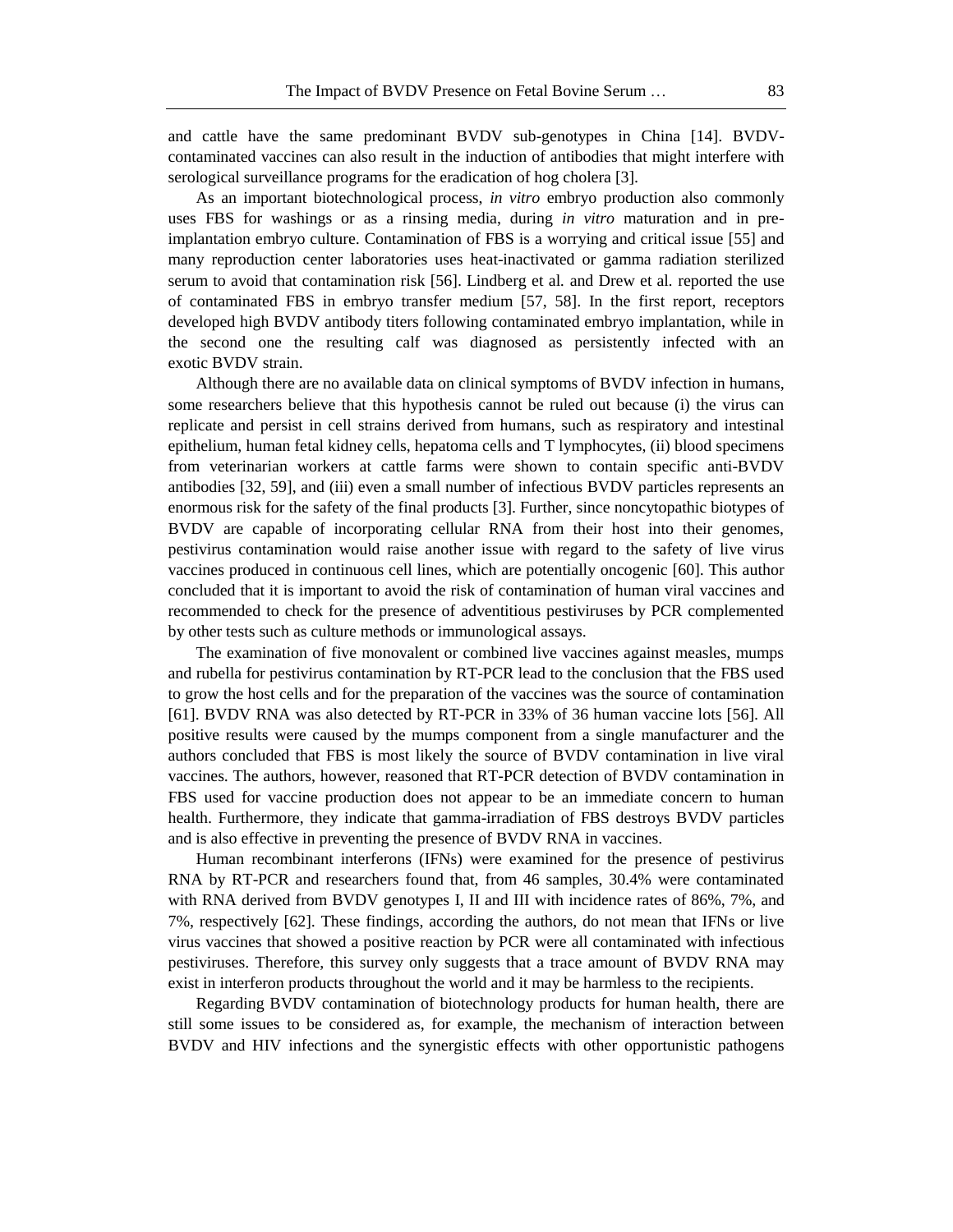[42]. So, the use of processes the that requires FBS like cell therapy must be also exercised with caution in immunosuppressed patients.

Taking into account the generally accepted proposition that (i) most, if not all, FBS batches are contaminated with BVDV (or the BVDV genome) and (ii) even using the most sensitive methods for detection of BVDV, a contamination with that virus can never be completely excluded [3], the possibility of infection of cultured cells by BVDV present in FBS is a real and constant risk. In order to avoid the consequences related to these findings, some researchers were involved in the selection of cell lines resistant to this virus. Although many cell lines are susceptible to the virus, it is known that some lineages are refractory to infection with BVDV such as MRC-5 cells [56]. The cell line CRIB, which is resistant to BVDV infection, has been derived from the MDBK bovine kidney cell line and was obtained by selection and cloning of cells surviving infection with a highly cytolytic BVDV strain [31]. Three other cell lines resistant to BVDV were obtained from canine (MDCK), swine (PK-15) and rabbit (RK-13) parental cell lines by expanding and cloning cells that survived lytic infection with BVDV [38]. Their resistance is probably due to a block in viral entry and these new cell lineages will be useful for many purposes, and will minimize the risk of BVDV contamination.

The reported incidence of bioproduct contamination by virus carried by FBS, largely due to BVDV, and the increasing number of *in vitro* assays and biotechnological products made available for animal and human health in the last years forced the industry to change certain practices and the regulatory authorities to develop more stringent and detailed requirements [41]. Thus, for this industry, the testing of BVDV presence on ingredients, cell substrates and final products is a prerequisite to ensure purity, safety and efficacy [63].

#### **GUIDELINES AND REGULATIONS ON FBS USE**

Although we do not strongly agree with the statement from Siegel and Foster that the risk profile of the use of FBS in research typically involves negligible risk of adverse effects [6], we do agree with them in that there is a big potential risk in the use of serum for cellular therapy products, vaccines, and biopharmaceuticals directed for use on animals and humans. They considered that these applications require additional risk management strategies focused on quality testing and geographic source verification. It is worth considering that, with the increasing demand for new biotechnological products and validated methodologies for *in vitro* evaluation of product toxicity, the risk to health for animals and humans involved in research is not negligible. Thus, it is necessary that the quality and safety of FBS is guaranteed if it is to be used in research and in *in vitro* assays.

Given the high prevalence of BVDV in batches of FBS, it is not feasible to exclude all lots tested positive for BVDV from use, especially in large scale processes like vaccine production [3]. Thus, virus inactivation methods can be applied to serum lots and their effectiveness should be monitored by laboratory tests. For this, guides and regulations determine the validation of viral inactivation methods and tests.

The current guidelines of the European Medicines Agency (EMEA) applied to the production of immunological veterinary medical products [20] and in the manufacture of human biological medical products [21] prescribe that FBS has to be treated according to a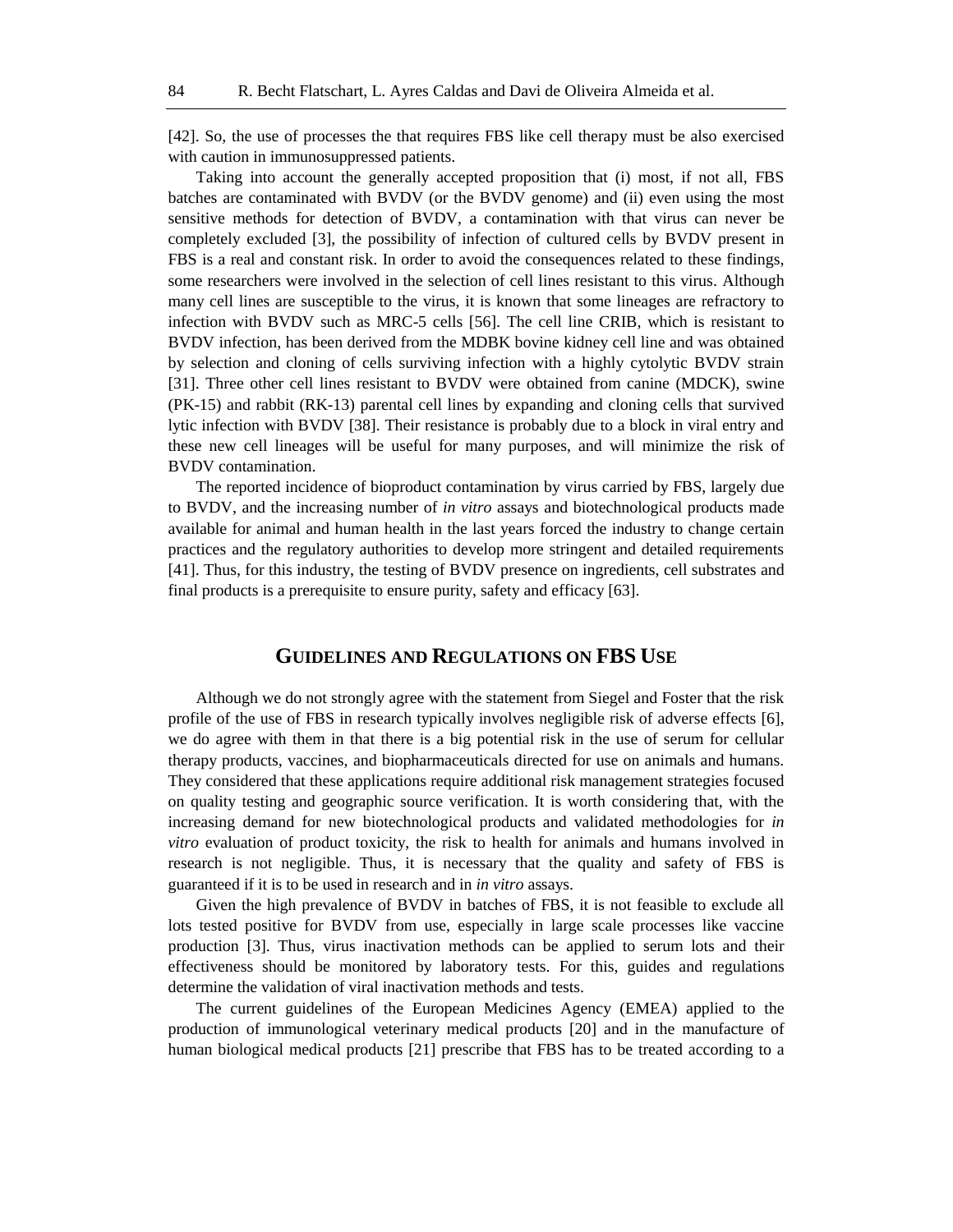validated method that effectively inactivates viruses. BVDV is one of the viruses that may be used for the validation of the inactivation procedure and a check for BVDV must be included first to determine the level of BVDV contamination before inactivation and later to confirm the inactivation performance. These tests could only be omitted if no virus is detected before the inactivation treatment. No virus should be detected in the final serum batch. Recent alterations in the guideline from EMEA applied to the manufacture of human biological medical products [21] included testing requirements for BVDV and anti-BVDV antibodies present in the guideline applied to the production of immunological veterinary medical products from this agency [20].

For BVDV detection in immunological veterinary products by isolation protocol [20], three passages of the inoculated cells are necessary and an immuno-cytochemical technique is applied to the cells with an anti-BVDV reference monospecific serum (polyclonal or a pool of monoclonal antibodies). If isolated, the virus has to be titrated directly from the bovine serum batch to ensure it is below the level that has been shown to be effectively inactivated in the validation tests for inactivation treatments. In addition to the recommended tests, other validated methods such as PCR and RT-PCR are mentioned as additional options to increase the probability of detecting viral contaminants. If such tests are used, they should be demonstrated to have a sensitivity and specificity at least equivalent to the conventional tests. In addition, the manufacturer should be able to clarify whether any nucleic acid detected originates from infectious particles. To detect BVDV antibodies, validated techniques are also listed.

In addition, another current guideline describes the procedure to be followed when a finished vaccine batch is under suspicion of contamination with BVDV nucleic acids [64]. In this case, it is essential to determine if the detected sequences came from infectious particles or from non-infective remnants. In this situation, a double test has to be carried out: (i) diagnosis of BVDV contamination by PCR (preferably a semi-quantitative RT-PCR with an internal control) and (ii) diagnosis of BVDV contamination by other tests. In principle, only *in vitro* tests should be used to detect BVDV contamination of live vaccines. It is indicated that the finished product has to be inoculated into sensitive cells, with at least three passages of the cells inoculated and an additional immunoperoxydase assay, an immunofluorescent assay or a PCR. If the result of the *in vitro* test is negative, either as first choice test or as confirmation of PCR, an *in vivo* test should be avoided, unless justified in very exceptional cases.

For BVDV detection during the manufacture of human biological medical products, the assay required [21] should be suitable to detect cp as well as ncp BVDV strains and staining of cell cultures with fluorescent antibody (FA) is recommended. Direct RT-PCR is considered to have a limited value in the detection of infectious virus. The level of contamination, if present, should be quantified and must be below the level that has been shown to be effectively inactivated in the validation tests for the inactivation treatments. If BVDV is detected, the serum must be re-tested for infectious virus after any inactivation/removal step(s) and used only if no infectious virus is detected. For donor herd health, EMEA also states that the herds should be well defined and documented [21]. It is recommended not to vaccinate these herds against BVDV in order to prevent any impact of vaccine-derived antibodies on the herd health control strategy.

In the United States of America, the licensees for veterinary biological products must conduct tests and report the results to the Animal and Plant Health Inspection Service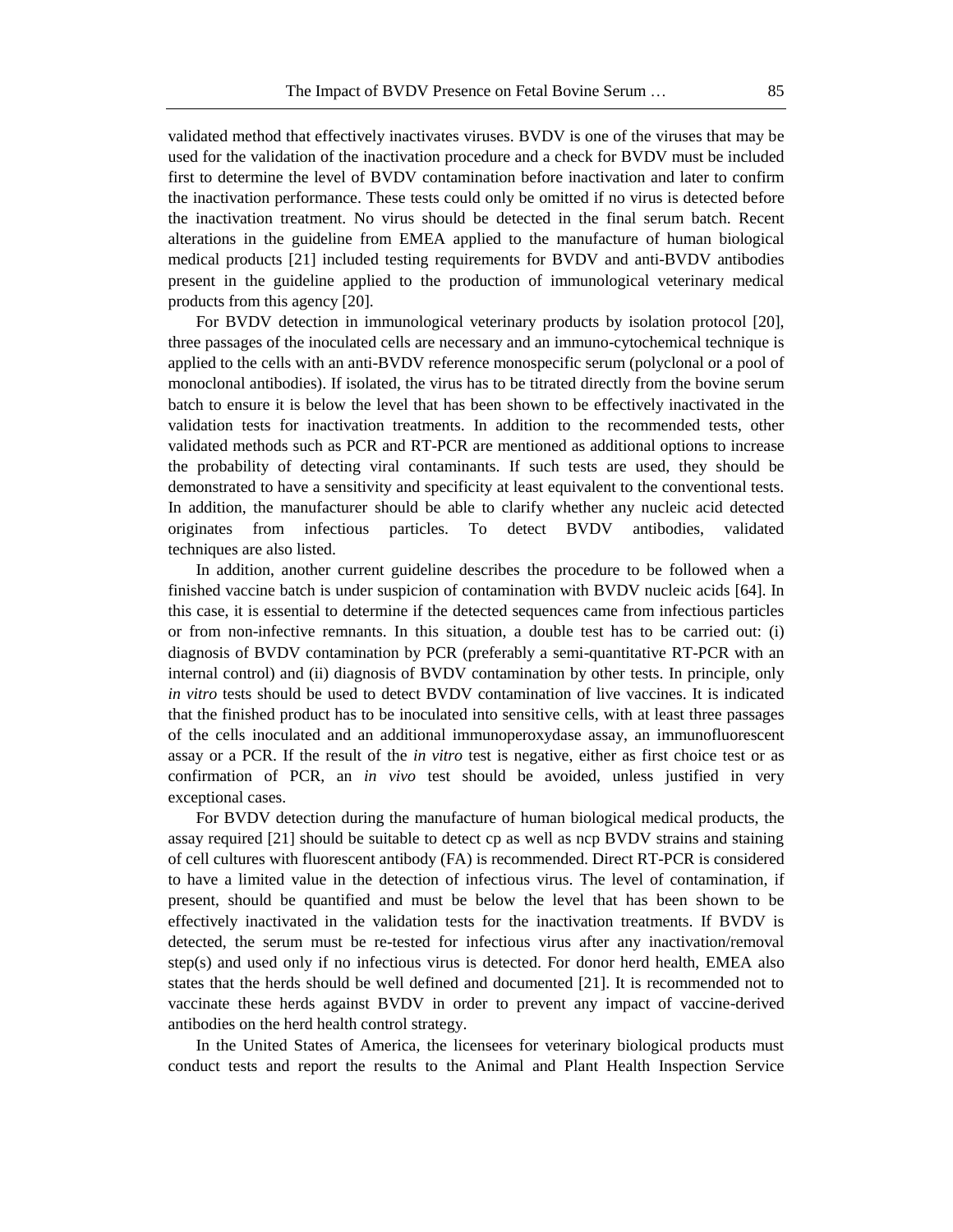(APHIS) and this agency can determine if the products are eligible for release. The APHIS, from the United States Department of Agriculture (USDA), administers and enforces the Virus-Serum-Toxin Act [65], under which a veterinary biological product must be shown to be pure, safe, potent, and efficacious before a veterinary biological product license may be issued. The regulations in 9 CFR part 113.47 [66] prohibit the release of biological products prior to the completion and reporting of tests identified in the filed Outline of Production or in the Standard Requirements. According to 9 CRF 113.47, all cells shall be tested for BVDV [66]. The established test for its detection is the fluorescent antibody technique (FA). If the material under test shows any evidence of specific viral fluorescence, it is unsatisfactory and may not be used. If specific fluorescence is absent in the positive control monolayers or if the fluorescence in the positive or negative control is equivocal, or both, the test shall be declared inconclusive and may be repeated. In this condition, if the test is not repeated, the material under test shall be regarded as unsatisfactory for use in the production of biologics.

APHIS is now proposing to amend the regulations in order to bring them up to date with current industry standards and to better define the terminology used when reporting the results of tests performed on veterinary biological products [67]. The proposed changes would clarify when the results of a prescribed test can be reported as "satisfactory, "unsatisfactory," "inconclusive," or can be designated as a "no test." These changes will improve communication between regulators and products' licensees regarding their test results.

A program aimed to harmonize technical requirements for veterinary product registration, VICH, was officially launched in April 1996. Its full title is the International Cooperation on this Harmonization and it involves EU, Japan and USA. In that program, the ability of the manufacturing process to remove or inactivate viruses should be demonstrated according the strategy described in the ICH Harmonized Tripartite Guidance "Viral Safety Evaluation of Biotechnology Products Derived from Cell Lines of Human or Animal Origin" [68, 69].

Despite the many efforts to regulate the safety of FBS, the first mass recall in history for adulterated product occurred recently [17] and affected a large number of sera suppliers and users. From 2003 to 2011, a producer added adult bovine serum albumin (BSA) of United States origin, water, and cell growth promoting additives to its products. As some of those FBS lots, comprised of 143 batches with approximately 280,000 L, may still be sold under other brand names or other labels, Gstraunthaler et al. believes that the FBS market is only loosely regulated [10], creating the opportunity for abuses to occur until now. In addition to the FBS composition problem, this episode led to errors of origin attribution. The adulterated product may contain adult BSA of United States origin and/or may contain FBS from other sources including Canada, Argentina, Brazil or Mexico. These recently reported malpractices might have a substantial impact on the results and the scientific outcome of thousands of cell and tissue culture experiments [10] and affect the credibility of the FBS industry in the marketplace [70].

Moreover, the question about geographical origin of FBS is not a novelty. In 1994, it was reported that around 30,000 L of "New Zealand" serum was sold worldwide while only 15,000 L of high-quality FBS were collected annually in New Zealand [71]. Jochems alerts that the consumer may be saddled with a product which is not of the geographical origin he desired because the true geographical origins of these sera have a less favorable bovine disease status and lower prices [13]. In a study of BVDV diversity in China, the data obtained by Xia et al. suggested that (i) mixing of raw serum materials of different origin might have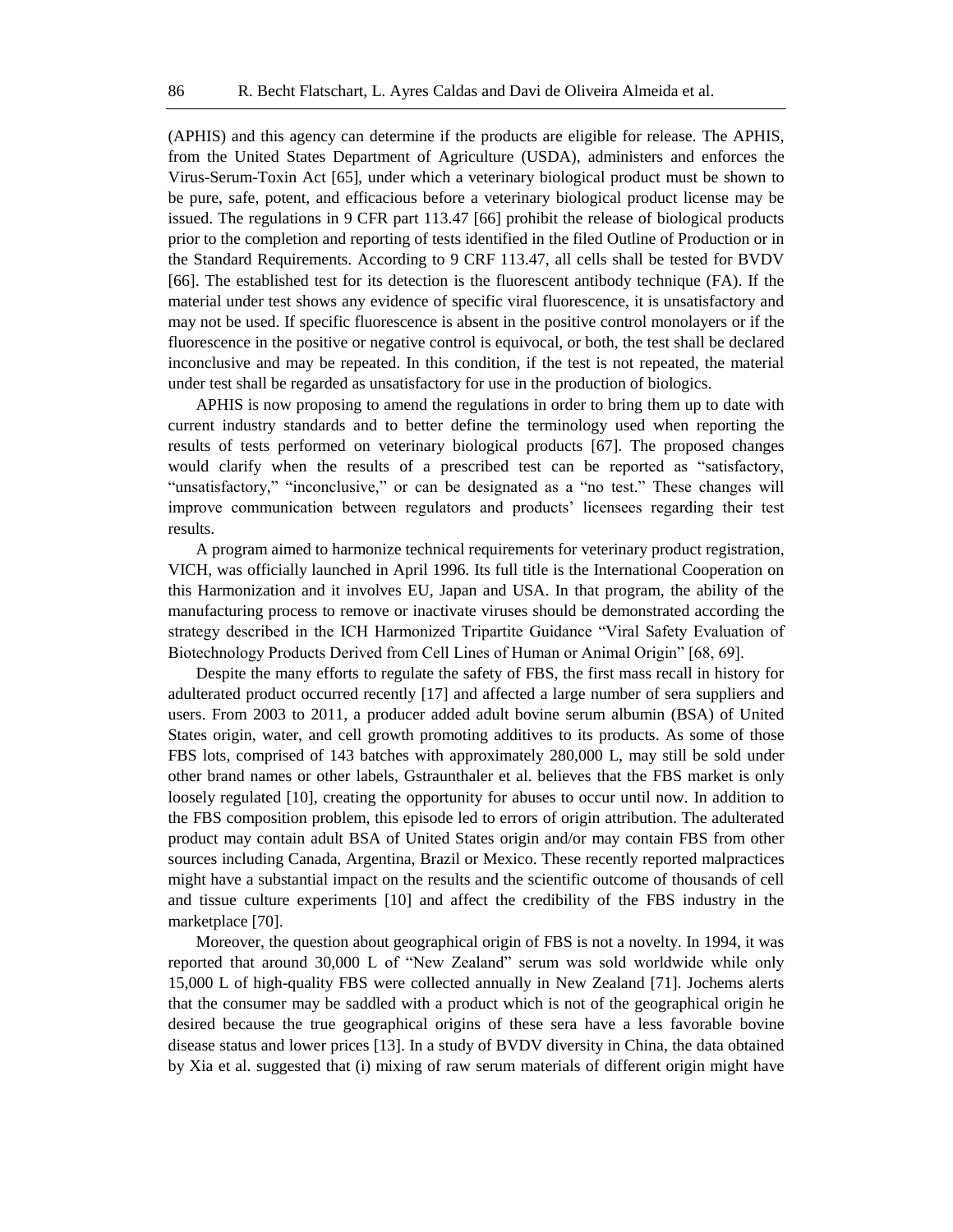occurred at certain companies, intentionally or unintentionally, during manufacturing steps or (ii) the transport, manufacturing, processing, mixing, inactivation, gamma irradiation, sterile filtration or centrifugation facilities were not cleaned enough after producing one batch, so a small amount of raw sera collected from one location was mixed with sera collected from another location, and even such a small amount of residue sera tests positive by the highly sensitive real-time RT-PCR method. Another possibility is that the FBS batches may be mistakenly labeled with a country of origin different from their real origins [18].

With the objective to provide guidance to manufacturers, suppliers, customers and regulatory agencies by standardizing the most critical serum quality and integrity assessment tests, the International Serum Industry Association (ISIA) organized strict guidelines for product quality testing and simplified their documentation in an appropriate Certificate of Analysis on a suggested form that is attached to the FBS product [72]. ISIA members are also encouraged to move towards Virus Testing - Bovine Virus Diarrhea Tested N/A 9 CFR and to adhere to companies' certifying programs to ensure traceability and product quality.

In their recent article [6], Siegel and Foster emphasized the importance of "exercising extra vigilance in confirming the integrity and authenticity" of information provided by a supplier and performing "due diligence in vendor qualification of all serum suppliers." Integrity of supply means here that all aspects of product quality and traceability are welldocumented, validated by independent audit, and completely transparent.

#### **NEW CHALLENGES IN FBS QUALITY ASSURANCE**

There are several methods for detecting BVDV infection mainly applied to animal diagnostics. Saliki et al. provide an excellent review on the matter [73]. Another known reference is the Manual of Diagnostic Tests and Vaccines for Terrestrial Animals published by the OIE (World Organization for Animal Health) [74]. However, the methods to be used to detect BVDV in FBS should be chosen judiciously to bring useful information to the certification of each batch.

Although some assays for the detection of adventitious agents (such as mycoplasma and viruses) are made by FBS providers, the form of its execution or the way the results are expressed does not always meet customer needs. As noted earlier, there is regulation for the production of vaccines and biopharmaceuticals for use in animal or human health, but not for other purposes such as *in vitro* assays or even for biomedical research. In this situation, the consumer should directly request that the manufacturer rest for that particular microorganism or even specify the tests to be done so that the FBS matches the consumer's needs. Another option is to perform these tests in the consumer's own laboratory or at specialized companies. This would raise the cost of the FBS for small laboratories that would need to dedicate resources and efforts to this action.

To create an overview of the tests presented in certificates of products currently available in the Brazilian market, in 2014, we analyzed the documentation that accompanied 35 lots of FBS (from 6 suppliers) available to small laboratories. It was possible to identify the declared origin for 34 lots - Brazil (29), New Zealand (3) and USA (2). In one lot, the origin was not identified. With respect to the tests for detecting possible contamination by BVDV, little information was available. In the documentation of ten lots, no reference to the tests done to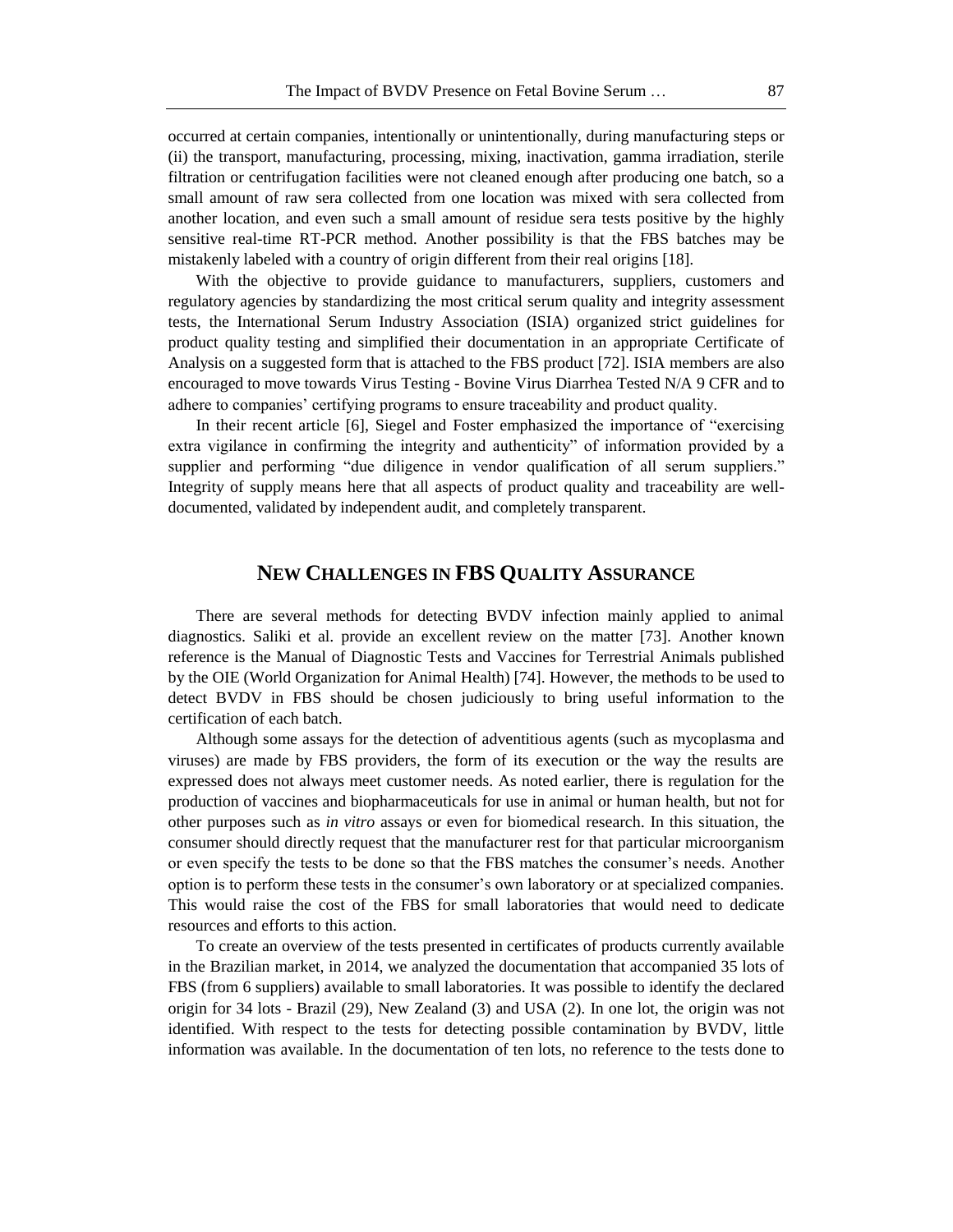detect BVDV was found. Among the remaining batches (25), the following tests were cited: (i) virus neutralization (VN) (6 lots), (ii) VN and ELISA for antigen detection (ELISA-Ag)  $(8$ lots), (iii) RT-PCR, VN and ELISA-Ag (2 lots), (iv) viral isolation (1 lot), (v) viral isolation followed by immuno-fluorescence (IF) (3 lots), (vi) virus isolation with IF and VN (2 lots), and (vii) Viral Isolation, RT-PCR, Ag ELISA and VN (3 lots). In addition, a ncp BVDV strain was isolated from one batch after 10 passages in MDBK cells, even though the batch was previously tested for virus isolation by the supplier. With these results, not all lots would meet the requirements set in some guidelines or rules since infective particles would not be distinguished from non-infective particles, as recommended. In addition, we judge that there is other useful consumer information missing. In an isolation testing, for example, the result is influenced by the volume of inoculum, the cell line used, the number of passages, and the specificity of the antibody used in IF or of the primers and probes used for RT-PCR. Besides this information, it would be important, for each test, to know the limit of detection (LOD) of the method in well established units, such as infective particles or number of copies, for example.

Considering the above findings, we believe that there should be a greater effort to improve current guidelines and regulations and that quality control of these raw materials be expanded to other activities, such as cell therapy, alternative methods, and to other *in vitro* assays and research also. Although the latter are considered, by some, less noble or less demanding activities, they have enormous repercussions on the safety of new products and on tests used in healthcare.

#### **REFERENCES**

- [1] Gstraunthaler G. Alternatives to the use of fetal bovine serum: serum-free cell culture. *Altex*, 2003; 20(4): 275-281.
- [2] Kokate, Jalapure, Hurakadle. Textbook of Pharmaceutical Biotecnology. Haryana, India: Elsevier; 2011. Chapter, 5: *Animal Cell and Tissue Biotecnology;* p.55-73.
- [3] Makoschey B, van Gelder PT, Keijsers V, Goovaerts, D. Bovine viral diarrhoea virus antigen in foetal calf serum batches and consequences of such contamination for vaccine production. *Biologicals* 2003 Sep; 31(3): 203-208.
- [4] Häusl, P. European Biotechnology Life Sciences and Industry Magazine Fetal Bovine Serum running short [Internet]. 2008 October 20. Available from: http://www. european-biotechnology-news.com/news/messages-archive/archive/article/fetal-bovineserum-running-short.html.
- [5] Market Research Reports. "Cell Culture Market by Equipment (Bioreactor, Incubator, Centrifuge), by Reagent (Media, Sera, Growth Factors, Serum Free Media), by Application (Cancer Research, Gene Therapy, Drug Development, Vaccine Production, Toxicity Testing) - Global Forecast to 2018" [Internet]. 2014 July 01. Available from: http://www.rnrmarketresearch.com/cell-culture-market-by-equipment-bioreactorincubator-centrifuge-by-reagent-media-sera-growth-factors-serum-free-media-byapplication-cancer-research-gene-therapy-drug-development-vacci-market-report.html.
- [6] Siegel W, Foster L. Fetal Bovine Serum: *The Impact of Geography*. *BioProcess. J*. 2013; 12(3): 28-30.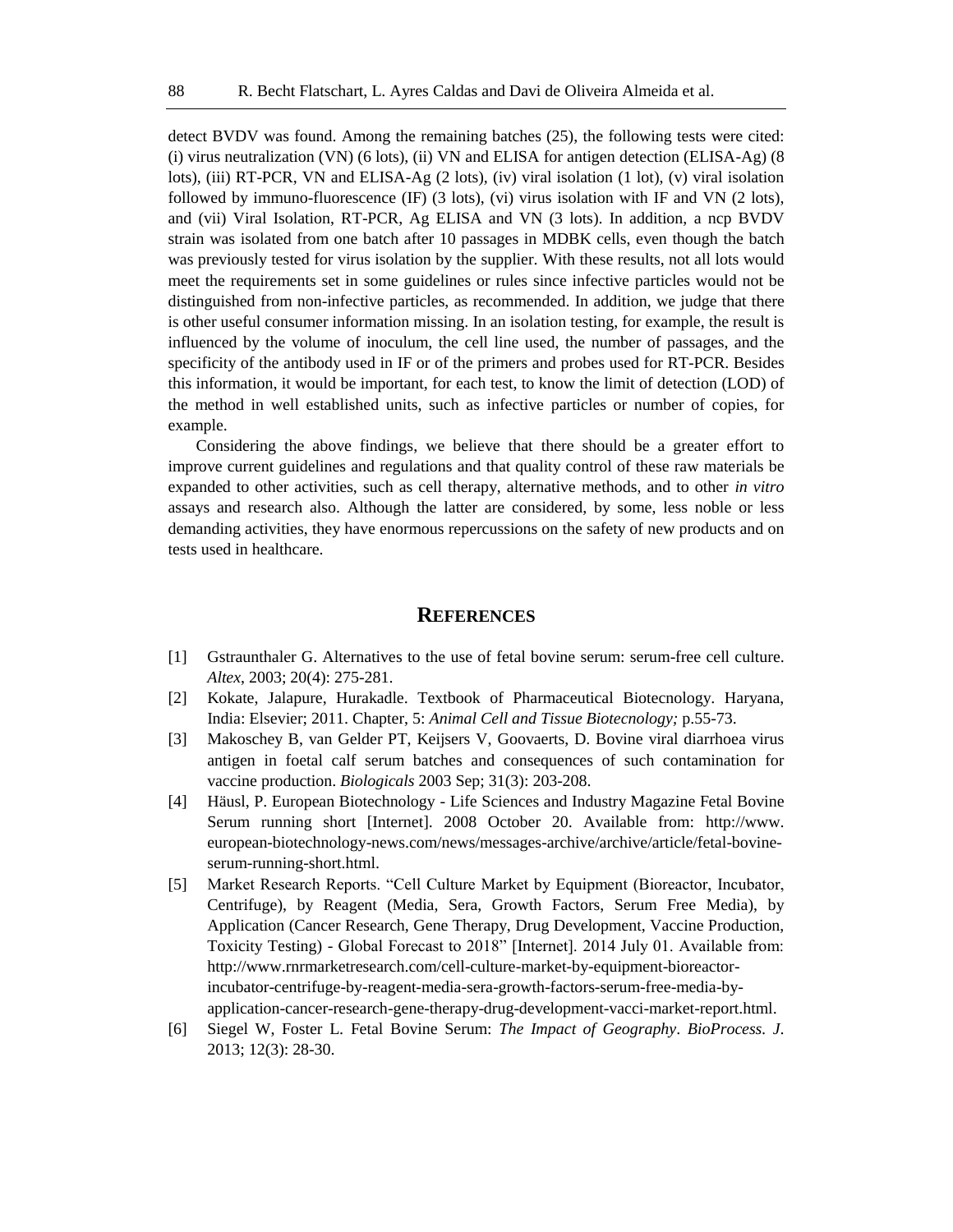- [7] MLA. Recovery of Specific Proteins and Enzymes from Blood and Offal Part 2: Growth Factors - PPI - Processing & Product Innovation [Internet]. 2001 July. Available from: http://www.meatupdate.csiro.au/infosheets/Recovery%20of%20 Specific%20Proteins%20and%20Enzymes%20from%20Blood%20and%20Offal%20Pa rt%202.pdf
- [8] FTD. Analysis of agreement containing consent order to aid public comment in the matter of thermo fisher scientific inc., file no. 131-0134 [Internet]. 2014 January 31. Available from: https://www.ftc.gov/system/files/documents/cases/140131thermofisher analysis.pdf.
- [9] Bauermann FV, Flores EF, Falkenberg SM, Weiblen R, Ridpath JF. Lack of evidence for the presence of emerging HoBi-like viruses in North American fetal bovine serum lots*. J. Vet. Diagn. Invest*. 2014 Jan; 26(1): 10-17.
- [10] Gstraunthaler G, Lindl T, van der Valk J. A plea to reduce or replace fetal bovine serum in cell culture media. *Cytotechnology* 2013 Oct; 65(5): 791-793.
- [11] Census. United States Census Bureau. Schedule B 2015 Section VI Chapter 30 Pharmaceutical Products [Internet]. 2015 January 1. Available from: https://www. census.gov/foreign-trade/schedules/b/2015/c30.html.
- [12] Gibco. Fetal bovine serum 2015 FBS market update [Internet]. 2014 February 12. Available from: https://www.lifetechnologies.com/content/dam/LifeTech/global/lifesciences/CellCultureandTransfection/pdfs/FBS-Market-Update-Flyer-Global-FLR.pdf.
- [13] Jochems, CEA. The Use, Trade and Harvest of Livestock Sera. Animal Writes Issue [Internet]. 2000 September 09. Available from: http://www.reocities.com/rainforest/ 1395/aro000920.html.
- [14] Zhang SQ, Guo BTL, Wang FX, Zhu HW, Wen YJ, Cheng S. Genetic diversity of bovine viral diarrhea viruses in commercial bovine serum batches of Chinese origin. *Infect. Genet. Evol*. 2014; 27: 230-233.
- [15] BCC Research. Global Markets for Media, Sera and Reagents in Biotechnology / "Highlights" and "Toc & Pricing"- Chapter 1: INTRODUCTION [Internet]. 2015 March. Available from: <http://www.bccresearch.com/market-research/biotechnology> /media-sera-reagents-biotechnology-markets-report-bio014h.html.
- [16] Market Research Reports. "Cell Expansion Market by Product (Reagent, Media, Serum, Bioreactors, Centrifuge), Cell Type (human, animal), Application (Stem Cell Research, Regenerative Medicine, Clinical Diagnostics), End User (Hospital, Biotechnology, Cell Bank) – Forecast to 2019" [Internet]. 2014 Oct 29. Available from: http://www. reportlinker.com/p02462980-summary/Cell-Expansion-Market-by-Product-Reagent-Media-Serum-Bioreactors-Centrifuge-Cell-Type-human-animal-Application-Stem-Cell-Research-Regenerative-Medicine-Clinical-Diagnostics-End-User-Hospital-Biotechnology-Cell-Bank-Forecast-to.html.
- [17] Davis D, Hirschi SD. Fetal Bovine Serum: What You Should Ask Your Supplier and Why. *BioProcess. J.* 2014; 13(1): 19-21.
- [18] Xia H, Vijayaraghavan B, Belák S, Liu L. Detection and identification of the atypical bovine pestiviruses in commercial foetal bovine serum batches. *PLoS One 2011*; 6(12): e28553.
- [19] Daryany MKA, Hosseini SM, Raie M, Fakharie J, Zareh A. Study on continuous (254 nm) and pulsed UV (266 and 355 nm) lights on BVD virus inactivation and its effects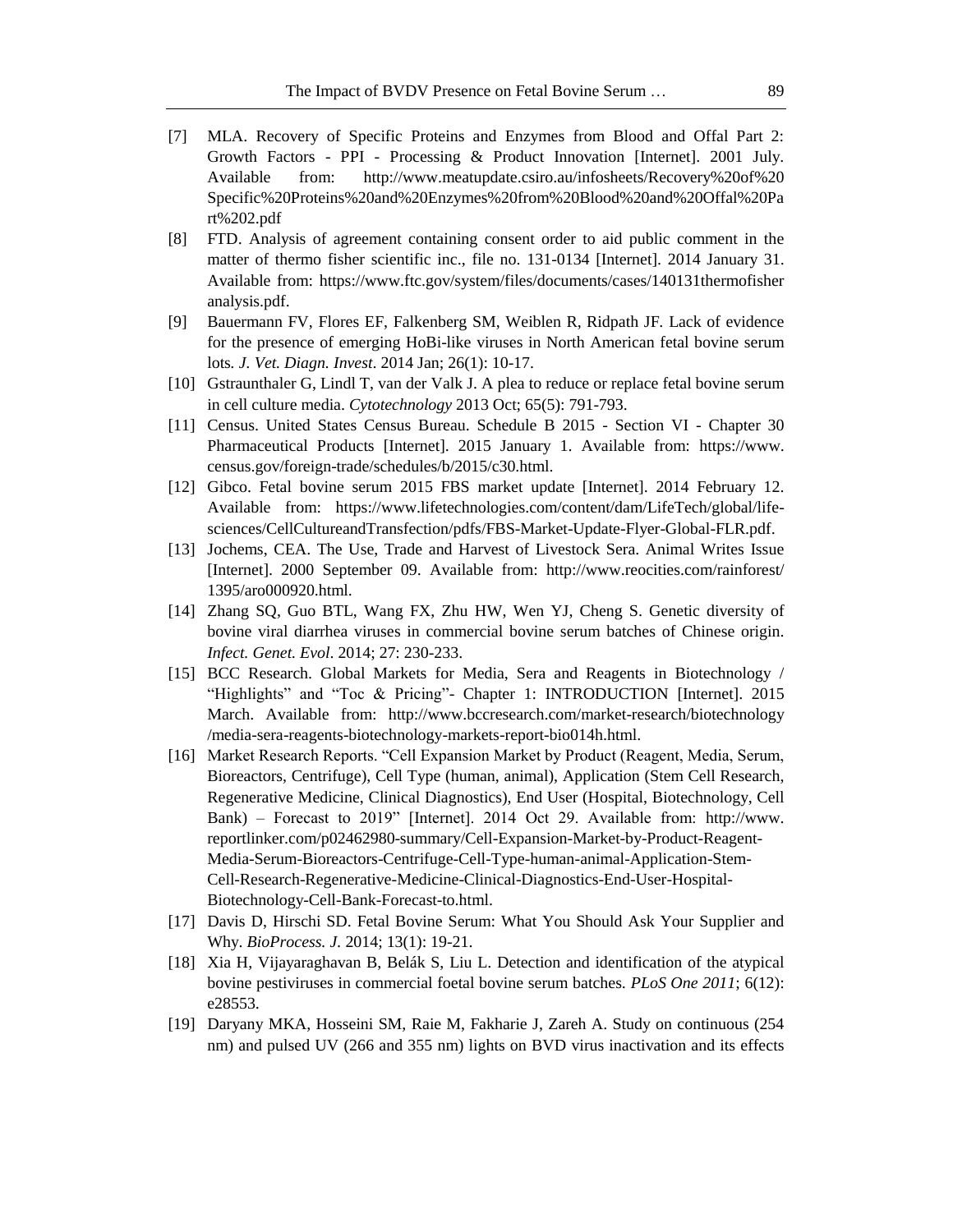on biological properties of fetal bovine serum. *J. Photochem. Photobiol. B.* 2009 Feb 9; 94(2): 120-124.

- [20] EMEA. Revised Guideline on requirements and controls applied to bovine serum used in the production of immunological veterinary medical products [Internet]. 2005 November 9. Available from: http://www.ema.europa.eu/ docs/en\_GB/document\_ library/Scientific\_guideline/2009/10/WC500004575.pdf.
- [21] EMEA. Guideline on the use of bovine serum in the manufacture of human biological medicinal products [Internet]. 2013 May 30. Available from: http://www.ema.europa. eu/docs/en\_GB/document\_library/Scientific\_guideline/2013/06/WC500143930.pdf.
- [22] Schirrmeier H, Strebelow G, Depner K, Hoffmann B, Beer M. Genetic and antigenic characterization of an atypical pestivirus isolate, a putative member of a novel pestivirus species. *J. Gen. Virol*. 2004 Dec; 85(Pt 12): 3647-3652.
- [23] Ståhl K, Kampa J, Alenius S, Persson WA, Baule C, Aiumlamai S, Belák, S. Natural infection of cattle with an atypical 'HoBi'-like pestivirus--implications for BVD control and for the safety of biological products. *Vet. Res*. 2007 May-Jun; 38(3): 517-523.
- [24] Bauermann FV, Harmon A, Flores EF, Falkenberg SM, Reecy JM, Ridpath JF. *In vitro* neutralization of HoBi-like viruses by antibodies in serum of cattle immunized with inactivated or modified live vaccines of bovine viral diarrhea viruses 1 and 2. *Vet. Microbiol*. 2013 Sep 27;166(1-2): 242-245.
- [25] Elikaei A, Sharifi Z, Hosseini SM, Latifi H, Musavi HMK. Inactivation of model viruses suspended in fresh frozen plasma using novel methylene blue based device. *Iran J. Microbiol*. 2014 Feb; 6(1): 41-45.
- [26] Ceylan C, Severcan F, Ozkul A, Severcan M, Bozoglu F, Taheri N. Biophysical and microbiological study of high hydrostatic pressure inactivation of Bovine Viral Diarrhea virus type 1 on serum. *Vet. Microbiol.* 2012 Jan 27; 154(3-4), 266-271.
- [27] Bauermann FV, Ridpath JF, Weiblen R, Flores EF. HoBi-like viruses: an emerging group of pestiviruses. *J. Vet. Diagn. Invest*. 2013(a) Jan; 25(1): 6-15.
- [28] Ridpath JF. BVDV genotypes and biotypes: practical implications for diagnosis and control. *Biologicals* 2003,Jun; 31(2): 127-131.
- [29] Peterhans E, Bachofen C, Stalder H, Schweizer M. Cytopathic bovine viral diarrhea viruses (BVDV): emerging pestiviruses doomed to extinction. *Vet. Res*. 2010 Nov-Dec; 41(6): 44.
- [30] Bianchi E, Martins M, Weiblen R, Flores EF. Genotypic and antigenic profile of bovine viral diarrhea virus isolates from Rio Grande do Sul, Brazil (2000-2010). *Pesq. Vet. Bras*. 2011 Ago; 31(8): 649-655.
- [31] Flores EF, Donis RO. Isolation of a mutant MDBK cell line resistant to bovine viral diarrhea virus infection due to a block in viral entry. *Virology* 1995 Apr 20; 208(2): 565-575.
- [32] Bolin SR, Ridpath JF, Black J, Macy M, Roblin R. Survey of cell lines in the American Type Culture Collection for bovine viral diarrhea virus. *J. Virol. Methods* 1994; 48(2- 3): 211-221.
- [33] Wellemans G, Van Opdenbosch E. Presence of bovine viral diarrhoea (BVD) virus in several cell lines*. Ann. Rech. Vet*. 1987; 18: 99-102.
- [34] Potts BJ, Sawyer M, Shekarchi IC. Peroxidase-labeled primary antibody method for detection of pestivirus contamination in cell cultures. *J. Virol. Methods* 1989; 26: 119- 124.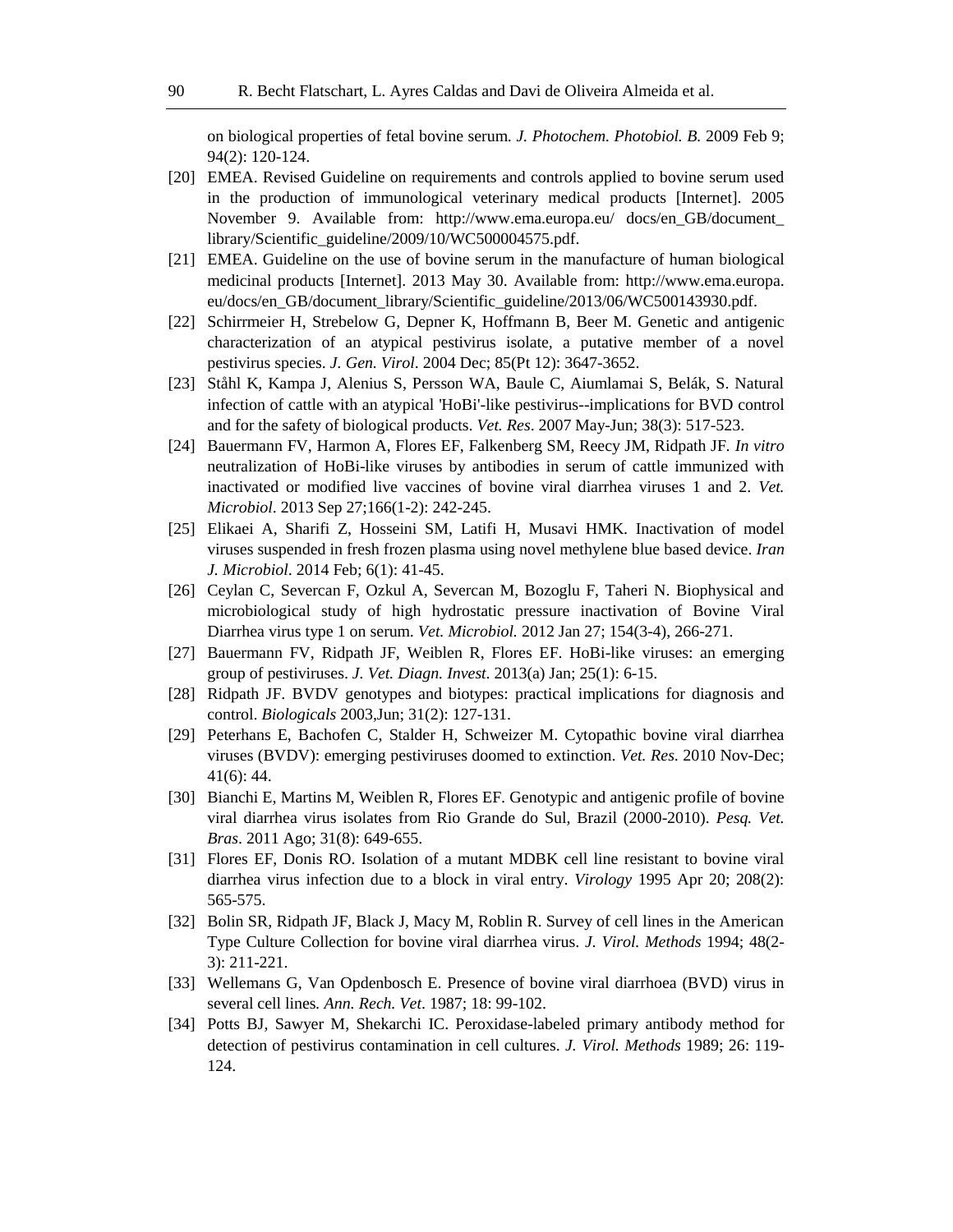- [35] Ridpath JF, Bolin SR, Katz, J. Comparison of nucleic acid hybridization and nucleic acid amplification using conserved sequences from the 5' noncoding region for detection of bovine viral diarrhea virus. *J. Clin. Microbiol.* 1993; 31(4): 986-989.
- [36] Gombold J, Karakasidis S, Niksa P, Podczasy J, Neumann K, Richardson J, Sane N, Johnson-Leva R, Randolph V, Sadoff J, Minor P, Schmidt A, Duncan P, Sheets RL. Systematic evaluation of in vitro and in vivo adventitious virus assays for the detection of viral contamination of cell banks and biological products. *Vaccine* 2014 May 19;32(24):2916-2926.
- [37] Givens MD, Stringfellow DA, Dykstra CC, Riddel KP, Galik PK, Sullivan E, Robl J, Kasinathan P, Kumar A, Boykin DW. Prevention and elimination of bovine viral diarrhea virus infections in fetal fibroblast cells. *Antiviral Res*. 2004 Nov; 64(2): 113- 118.
- [38] Dezengrini R, Weiblen R, Flores EF. Selection and characterization of canine, swine and rabbit cell lines resistant to bovine viral diarrhea virus. *J. Virol. Methods* 2006; 137: 51-57.
- [39] Bolin SR, Matthews PJ, Ridpath JF. Methods for detection and frequency of contamination of fetal calf serum with bovine viral diarrhea virus and antibodies against bovine viral diarrhea virus. *J. Vet. Diagn*. *Invest*. 1991; 3: 199-203.
- [40] Bolin SR, Ridpath JF. Prevalence of bovine viral diarrhea virus genotypes and antibody against those viral genotypes in fetal bovine serum. *J. Vet. Diagn. Invest*. 1998; 10: 135-139.
- [41] Pastoret PP. Human and animal vaccine contaminations. *Biologicals* 2010; 38(3): 332- 334.
- [42] Giangaspero M, Vacirca G, Morgan D, Baboo KS, Luo NP. Antibovine viral diarrhoea virus antibodies in adult Zambian patients infected with the human immunodeficiency virus*. Int. J. STD AIDS* 1993; 4: 300-302.
- [43] Palomares RA, Marley SM, Givens MD, Gallardo RA, Brock KV. Bovine viral diarrhea virus fetal persistent infection after immunization with a contaminated modified-live virus vaccine. *Theriogenology* 2013 May; 79(8): 1184-1195.
- [44] Giangaspero M, Vacirca G, Harasawa R, Büttner M, Panuccio A. Genotypes of pestivirus RNA detected in live virus vaccines for human use*. J. Vet. Med. Sci*. 2001; 63: 723-733.
- [45] Potgieter LND. Infectious Diseases of Livestock. 2 ed. Cape Town: Oxford University Press; 2004. Chapter Bovine viral diarrhea and mucosal disease; vol 2, p.946-69.
- [46] Falcone E, Tollis M, Conti G. Bovine Viral Diarrhea disease associated with a contaminated vaccine. *Vaccine* 1999; 18: 387-388.
- [47] Polak MP, Zmudzinski JF, Jacobs JG, Langeveld JP. Atypical status of bovine spongiform encephalopathy in Poland: a molecular typing study. *Arch. Virol*. 2008; 153(1): 69-79.
- [48] Bruschke CJ, Paal HA, Weerdmeester K. Detection of bovine virus diarrhea virus in a live bovine herpes virus 1 marker vaccine. Tijdschr *Diergeneeskd* 2001 Mar 15; 126(6): 189-190.
- [49] Barkema HW, Bartels CJ, van Wuijckhuise L, Hesselink JW, Holzhauer M, Weber MF, Franken P, Kock PA, Bruschke CJ, Zimmer GM. Outbreak of bovine virus diarrhea on Dutch dairy farms induced by a bovine herpesvirus 1 marker vaccine contaminated with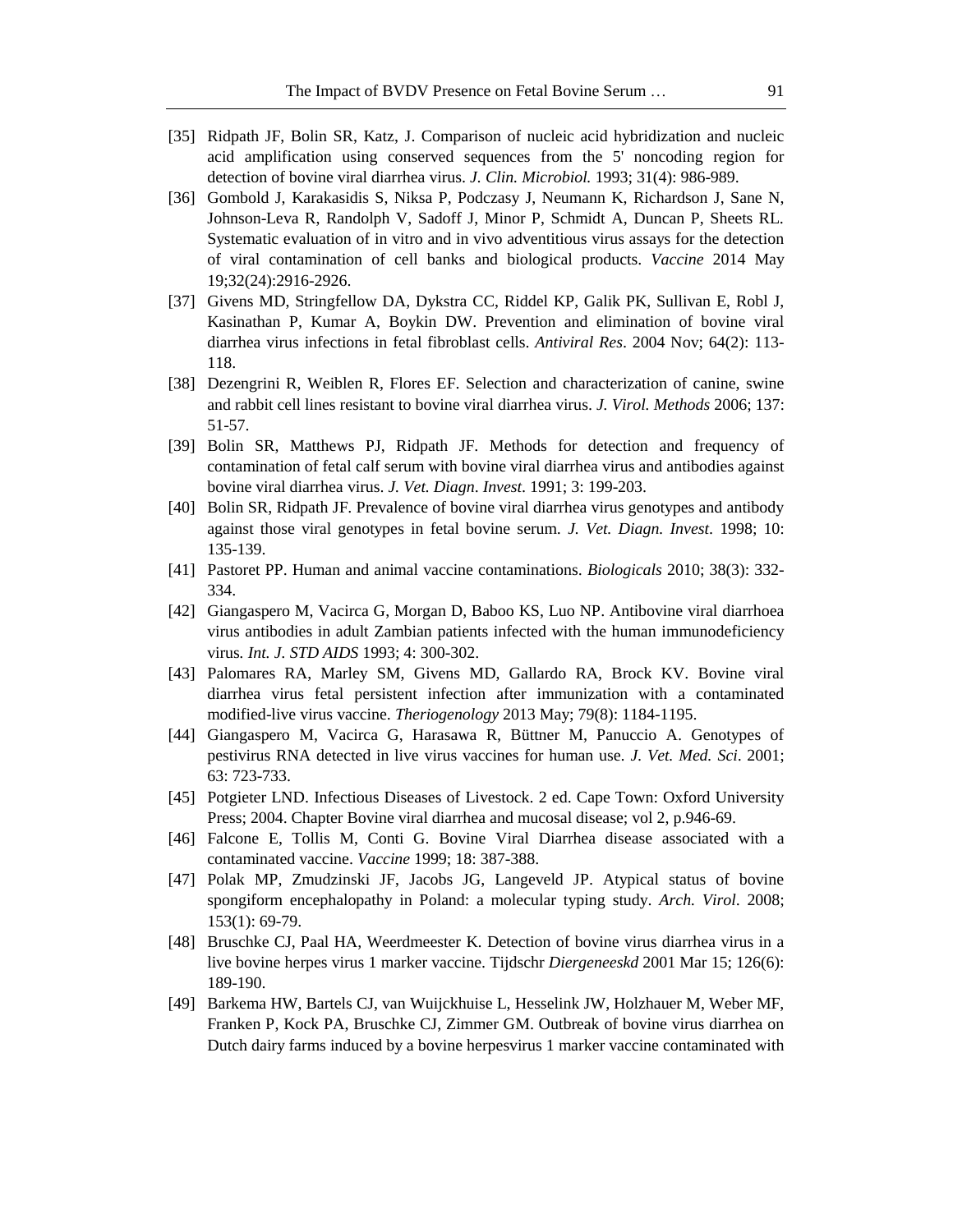bovine virus diarrhea virus type 2. *Tijdschr Diergeneeskd.* 2001 Mar 15;126(6): 158- 165.

- [50] Harasawa R. Adventitious pestivirus RNA in live virus vaccines against bovine and swine diseases. *Vaccine* 1995; 13: 100-103.
- [51] Wray C, Roeder PL. Effect of bovine virus diarrhoea– mucosal disease virus infection on salmonella infection in calves. *Res. Vet. Sci.* 1987; 42: 213-218.
- [52] Woods RD, Kunkle RA, Ridpath JE, Bolin SR. Bovine viral diarrhea virus isolated from fetal calf serum enhances pathogenicity of attenuated transmissible gastroenteritis virus in neonatal pigs. *J. Vet. Diagn. Invest*. 1999; 11(5): 400-407.
- [53] Fan XZ, Ning YB, Wang Q, Xu L, Shen QC. Detection of bovine viral diarrhea virus as contaminant in classical swine fever virus live vaccine with RT-PCR. *Chin. J. Vet. Med*. 2010; 46: 8-10.
- [54] Tao J, Liao J, Wang Y, Zhang X, Wang J, Zhuu G. Bovine viral diarrhea virus (BVDV) infections in pigs. *Vet. Microbiol*. 2013; 165: 185–189.
- [55] Perry GH. Risk assessment of transmission of bovine viral diarrhea virus (BVDV) to abattoir-derived in vitro-produced embryos. *Theriogenology* 2007; 68: 38-55.
- [56] Studer E, Bertoni G, Candrian U. Detection and Characterization of Pestivirus Contaminations in Human Live Viral Vaccines. *Biologicals* 2002; 30: 289-296.
- [57] Lindberg A, Ortman K, Alenius S. Seroconversion to bovine viral diarrhea virus (BVDV) in dairy heifers after embryo transfer. In: 14th international congress on animal reproduction, 2000 July 2–6, vol. I p.250.
- [58] Drew TW, Sandvik T, Wakeley P, Jones T, Howard P. BVD virus genotype 2 detected in British cattle. *Vet. Rec.* 2002; 151(18): 551.
- [59] Harasawa R, Hikiji K, Takada Y, Mizusawa H. Detection of adventitious pestivirus in cell cultures by polymerase chain reaction using nested primers. *Tissue Cult. Res. Commun*. 1993; 12: 215-220.
- [60] Harasawa R. Comparative analysis of the 5' non-coding region of pestivirus RNA detected from live virus vaccines. *J. Vet. Med. Sci.* 1994; 56: 961-964.
- [61] Harasawa R, Tomiyama T. Evidence of pestivirus RNA in human virus vaccines. *J. Clin. Microbiol*. 1994; 32: 1604-1605.
- [62] Harasawa R, Sasaki T. Sequence analysis of the 5' untranslated region of pestivirus RNA demonstrated in interferons for human use*. Biologicals* 1995; 23: 263-269.
- [63] Levings RL, Wessman SJ. Bovine viral diarrhea virus contamination of nutrient serum, cell cultures and viral vaccines. *Dev. Biol. Stand*. 1991; 75: 177-181.
- [64] EMEA. Guideline on the procedure to be followed when a batch of a vaccine finished product is suspected to be contamined with Bovine Viral Diarrhoea (BVD) Virus [Internet]. 2008 March 13. Available from: http://www.ema.europa.eu/docs/en\_GB/ document\_library/Scientific\_guideline/2009/10/WC500004558.pdf.
- [65] APHIS/USDA. Virus-Serum-Toxin Act 21 USC 151-159 et. seq. Chapter 5. Viruses, Serums, Toxins, Antitoxins and analogous products [Internet]. 1985 December 23. Available from: http://www.aphis.usda.gov/animal\_health/vet\_biologics/publicati ons/ vsta.pdf.
- [66] GPO-US. Detection of extraneous viruses by the fluorescent antibody technique [Internet]. 2014 January 01. Available from: http://www.gpo.gov/fdsys/pkg/CFR-1998 title9-vol1/pdf/CFR-1998-title9-vol1-sec113-47.pdf.